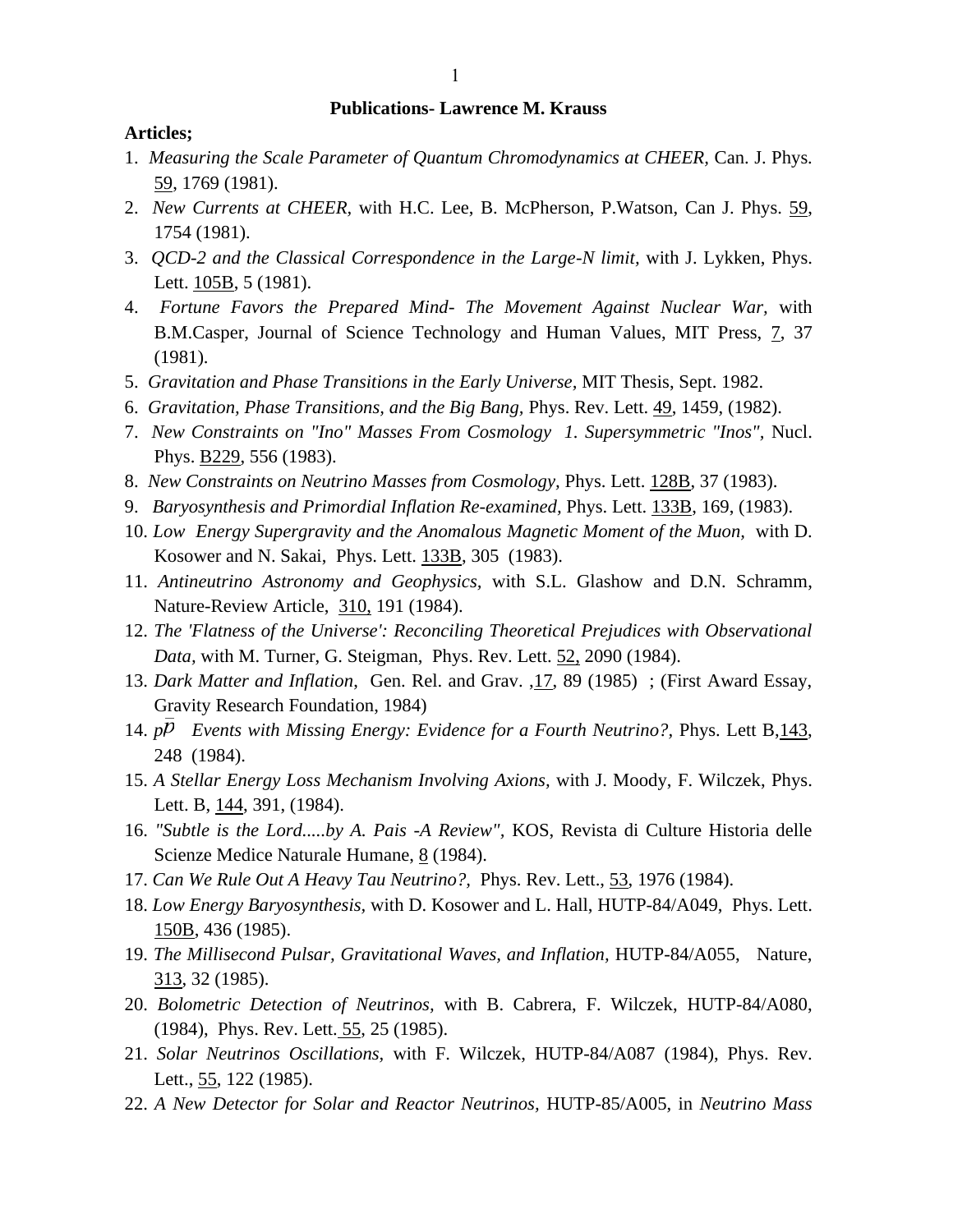*and Low Energy Weak Interactions, Telemark 1984*, ed by V. Barger and D. Cline, World Scientific (Singapore, 1985).

- 23. *New News on Cosmic 's,* HUTP-85/A010 in *Neutrino Mass and Low Energy Weak Interactions, Telemark 1984*, ed by V. Barger and D. Cline, World Scientific (Singapore, 1985).
- 24. *Spin-Coupled Axion Detection,* with J. Moody, F. Wilczek, and D. Morris, HUTP-85/A006 (1985).
- 25. *Inflationary Universe Cosmology,* 6th Edition, McGraw-Hill Encyclopedia of Science and Technology.
- 26. *Solar System Constraints on Dark Matter Candidates,* with F. Wilczek and M. Srednicki, HUTP A007/85, revised YTP 85-36, Phys. Rev. D33, 2079 (1986).
- 27. a)*Cold Dark Matter Candidates and the Solar Neutrino Problem,* HUTP 85/A008a (1985).
	- b) *Cold Dark Matter Candidates and the Solar Neutrino Problem,* with K. Freese, D. Spergel, and B. Press, HUTP-85/A008, Astrophys.Journal, 299, 1001 (1985).
- 28. *New Gravitational Tests of Early Universe Cosmology,* HUTP-85/A024, J. Gen. Rel. and Grav., 18, 723 (1986).
- 29. *Calculations for Cosmic Axion Detection,* with D. Morris, J. Moody, F. Wilczek, Phys. Rev. Lett. 55, 1797 (1985).
- 30. *Inflation and Shadow matter,* with D.N. Spergel, G.B. Field, A.H. Guth, W.H. Press, YTP 85-16, Nature 319, 748 (1986).
- 31. *Particle Detector,* McGraw-Hill Yearbook of Science and Technology, 1987.
- 32. *Axions, the Search Continues.....*,YTP 86-41, in, *High Energy Physics 1985, Proceedings of the Yale Theoretical Advanced Study Institute,* ed. by M. Bowick and F. Gü rsey, World Scientific (Singapore, 1986).
- 33. *Dark Matter in the Universe-Cosmology Confronts Particle Physics*, Scientific American, Vol 254,#12, 58 (December 1986).
- 34. *Evidence for a third force in the Two New Sciences,* YTP 86-02.
- 35. *A short-lived Axion Variant*, with F. Wilczek, YTP 86-03, Phys.Lett. B173, 189 (1986).
- 36. *e+e - peaks at 1.8 MeV; Phenomenological constraints on Nuclear transitions, axions, and the particle interpretation,* with M. Zeller, YTP 86-08, Phys. Rev. D34, 3385 (1986).
- 37. *Constraints on Short-lived axions from the decay*  $\pi$  <sup>+</sup>->e<sup>+</sup>e<sup>-</sup>e<sup>+</sup> $\Box$ , with M. Wise, YTP 86-13/ CALT-68-1356 Phys. Lett. B176, 483 (1986).
- 38. *Phenomenology of e+e - events at GSI: Axions and other goodies*, YTP 86-15, in *Quarks, Strings, Dark Matter, And All The Rest: Proceedings of 7th Vanderbilt Conference on High Energy Physics,* ed. by R. S. Panvini and T.J. Weiler, World Scientific (Singapore, 1987).
- 39. *Gravitational Lensing by Isothermal Spheres with Finite Core Radii: Galaxies and Dark Matter,* with G. Hinshaw, YTP 86-14, Astrophys. J. 320 , 468 (1987).
- 40. *New Quarks and Neutrino Counting Below the Z Threshold,* with F. Wilczek, YTP 86-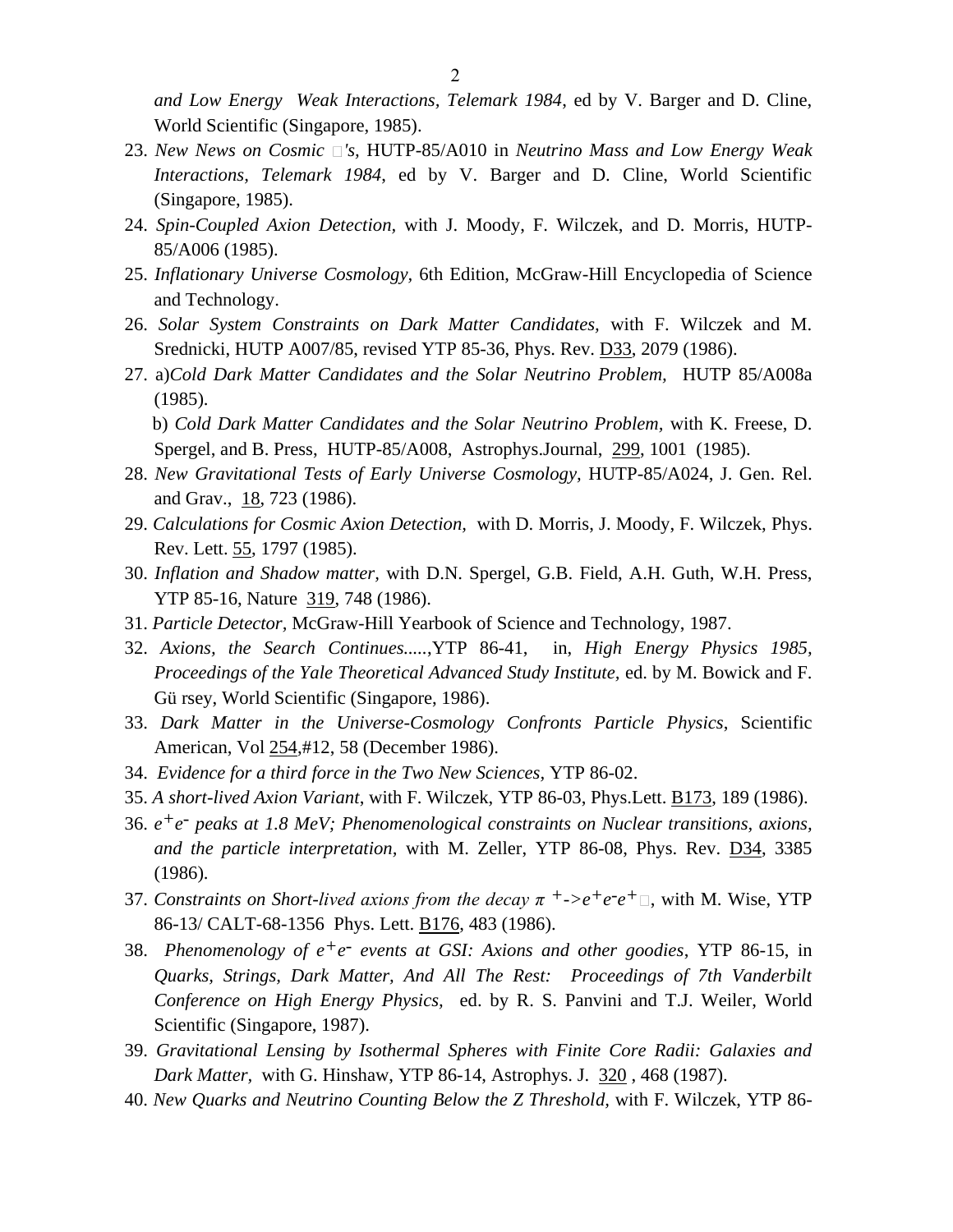20, Phys. Lett. B181, 380 (1986).

- 41. *Dark Matter--The Cosmic Connection,* YTP-86-26, *Particle Physics in the Cosmos,*  Scientific American reader, ed. by. R.A. Carrigan and W. P. Trower.
- 42. *"Just So" Neutrino Oscillations*, YTP 87-03, with S. L. Glashow, Phys. Lett. B190, 199 (1987).
- 43. *Spontaneous e+e - Pair Creation in Heavy Ion Collisions,* YTP-87-04 with D. Carrier, Phys. Lett. B194, 141 (1987).
- 44. *Neutrino Spectroscopy of the Supernova 1987a*, YTP 87-16, Nature, 329, 689 (1987).
- 45. *Dark Matter in the Universe...and in the Laboratory,* YTP 87-22, in *The Standard Model, The Supernova 1987a*, Proceedings of 22nd Rencontres de Moriond, , ed by J. Tran Thanh Van, Editions Frontieres (Gif Sur Yvette 1987).
- 46. *Weak Interaction Axions, and 1.8 MeV e+e - Peaks at GSI: Some New Wrinkles,* YTP 87-23, in *The Standard Model, The Supernova 1987a*, Proceedings of 22nd Rencontres de Moriond, , ed by J. Tran Thanh Van, Editions Frontieres (Gif Sur Yvette 1987).
- 47. *A Viable Weak Interaction Axion ?,* YTP 87-24, with D. Nash, Phys. Lett. B202, 560 (1988).
- 48. *Higher-Order Pair-Conversion Peaks in Heavy Ion Collisions,* with D. Carrier, YTP 87-31, Phys Rev. C38, 1225 (1988).
- 49. *Son of Supernova: Thunder and Lightning?*, with S. Colgate, D. Schramm, and T. Walker, YTP 87-30.
- 50. *Test of the Weak Equivalence Principle for Neutrinos and Photons,* with S. Tremaine, YCTP 87-1/ YTP 87-39, Phys. Rev. Lett. 60, 176 (1988).
- 51. *The Stochastic Gravitational Wave Spectrum Resulting from Cosmic String Evolution.*, with F. Accetta, YCTP-P5-88 , Nucl. Phy. B391, 747 (1989).
- 52. *New Signatures in for Dark Matter Detectors*, with P. Romanelli, YCTP-P3-88, Phys. Rev. D39, 1225 (1989).
- 53. *Desperately Seeking Dark Matter*, YCTP-P5-88, in Moriond 88, *Dark Matter,* ed. by J. Audouze and J. Tran Thanh Van, Editions Frontieres, (Gif-sur-Yvette, 1988).
- 54. *The Equivalence Principle and Supernova 1987a,* YCTP-P6-88, Honorable Mention, Gravity Research Foundation 1988.
- 55. *Dark Matter: An Homage to Neutrinos,* YTCP-P14-88, Proceeedings, *Neutrino Physics and Astrophysics*, J. Scheps et al, ed. (World Scientific 1989).
- 56. *Magneto-Hydrodynamic Jets, Pulsar Formation, and SN 1987a*, with S. Colgate, D. Schramm, T. Walker, YCTP-P12-88 (YTP 87-30 revised), Astrophysical Letters and Communications, 27, 411 (1990).
- 57. *Statistics of Gravitational Lenses: Galaxies and Dark Matter*, YTCP-P15, in Springer Lecture Notes in Physics 330, ed. by J. Moran (Springer-Verlag, 1988).
- 58. *Cosmic String Evolution and the Stochastic Background of Gravitational Waves*, YCTP-P16-88, in *Cosmic Strings, The Current Status*, ed. by F. Accetta and L. Krauss, (World Scientific, 1988).
- 59. *Primordial Lithium and the Standard Model(s),* with C.P. Deliyannis, P. Demarque, S.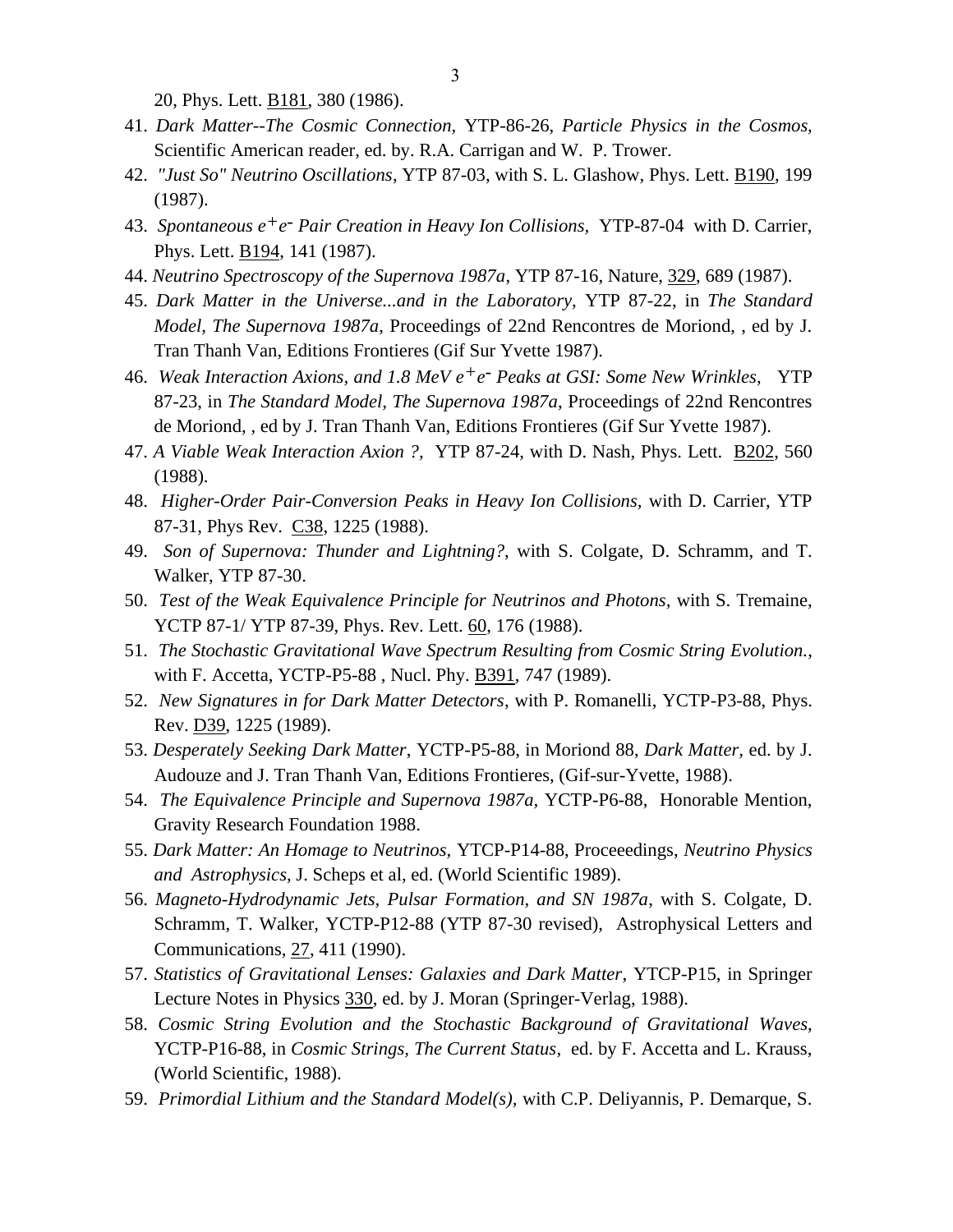Kawaler, and P. Romanelli, YCTP-P13-88, Phys Rev. Lett. 62, 1583 (1989).

- 60. *Discrete Gauge Symmetry in Continuum Physics*, with F. Wilczek, YCTP-P26-88 [NSFITP88-187], Phys. Rev. Lett. 62, 1221 (1989).
- 61. *Big Bang Nucleosynthesis: Predictions and Uncertainties*, with P. Romanelli, YCTP-P1-89, Astrophys. J. 358, 47 (1990).
- 62. *Neutrinos and Particle Astrophysics--an Overview,* YCTP-P5-89 plenary lecture, in *Particle Astrophysics, Forefront Experimental Issues,* Ed, E. Norman, World Scientific 1989.
- 63. *Are Cosmic Strings Ruled Out by the Millisecond Pulsar?*, with F. Accetta, YCTP-P2- 89, Phys. Lett. B233, 93 (1989).
- 64. *Non-Classical Hair on Black Holes,* YCTP-P7-89, Gen. Rel. Grav. 22 253 (1990) (Fourth Prize Award Gravity Research Foundation).
- 65. *Supernovae Neutrinos*, *The Reference Encyclopedia of Astonomy and Astrophysics*, 1989.
- 66. *Particle Physics and Cosmology--a book review*, Science*,* 247, 92 (1990).
- 67. *Z decay and the Search for Dark Matter,* YCTP-P14-89, Phys. Rev. Lett. 64 , 999 (1990).
- 68. *Local Discrete Symmetry and Quantum-Mechanical Hair,* with J. Preskill, YCTP-P21- 89, Nucl. Phys. B341, 50 (1990).
- 69. *Spin Dependent Scattering of Weakly Interacting Massive Particles in Heavy Nuclei*, with F. Iachello, YCTP-P15-89, Phys Lett. B254, 220 (1991).
- 70. *Implications of Z Width Measurements for the Search for Dark Matter; or There Is No Substitute For Experimental Data.*, in Proceedings of XXVth Rencontres de Moriond (1990).
- 71. *Big Bang Nucleosynthesis: The Morning After*, in Proceedings of XXVth Rencontres de Moriond (1990).
- 72. *New Limits on the Variability of G from Big Bang Nucleosynthesis,* with P. Romanelli, F. Accetta, YCTP-P1-90, Phys. Lett. B248, 146 (1990).
- 73. *A Correlation of Solar Cycle Neutrino Modulation with Internal Solar Variations,*  YCTP-P11-90, Nature, 348, 403 (1990).
- 74. *A New Approach to Gravitational Microlensing: Time Delays*, with T. Small, YCTP-P10-90, Astrophys. J. 378, 22 (1991).
- 75. *Duality, Axion Charge, and Quantum Mechanical Hair*, with Soo-Jong Rey, YCTP-P11-90, Phys. Lett. B254, 355 (1991).
- 76. *Dark Matter Theory: Constraints from Particle Physics,* YCTP-P22-90, in *AIP Conference Proceedings 222: After the First Three Minutes (College Park 1990)*, eds. S. Holt, C. Bennett, V. Trimble (AIP, NY) 1991.
- 77. *LEP Physics and the Early Universe,* in *Primordial Nucleosynthesis and Evolution of the Early Universe,* ed. by K. Sato, J. Audouze, Proceedings IUPAP conference on Big Bang Nucleosynthesis and the Early Universe 1990, Kluwer Pubs (1992).
- 78. *Low Energy Neutrino Detection and Precision Tests of the Standard Model,* YCTP-P5- 91, Phys. Lett. **B269**, 407 (1991).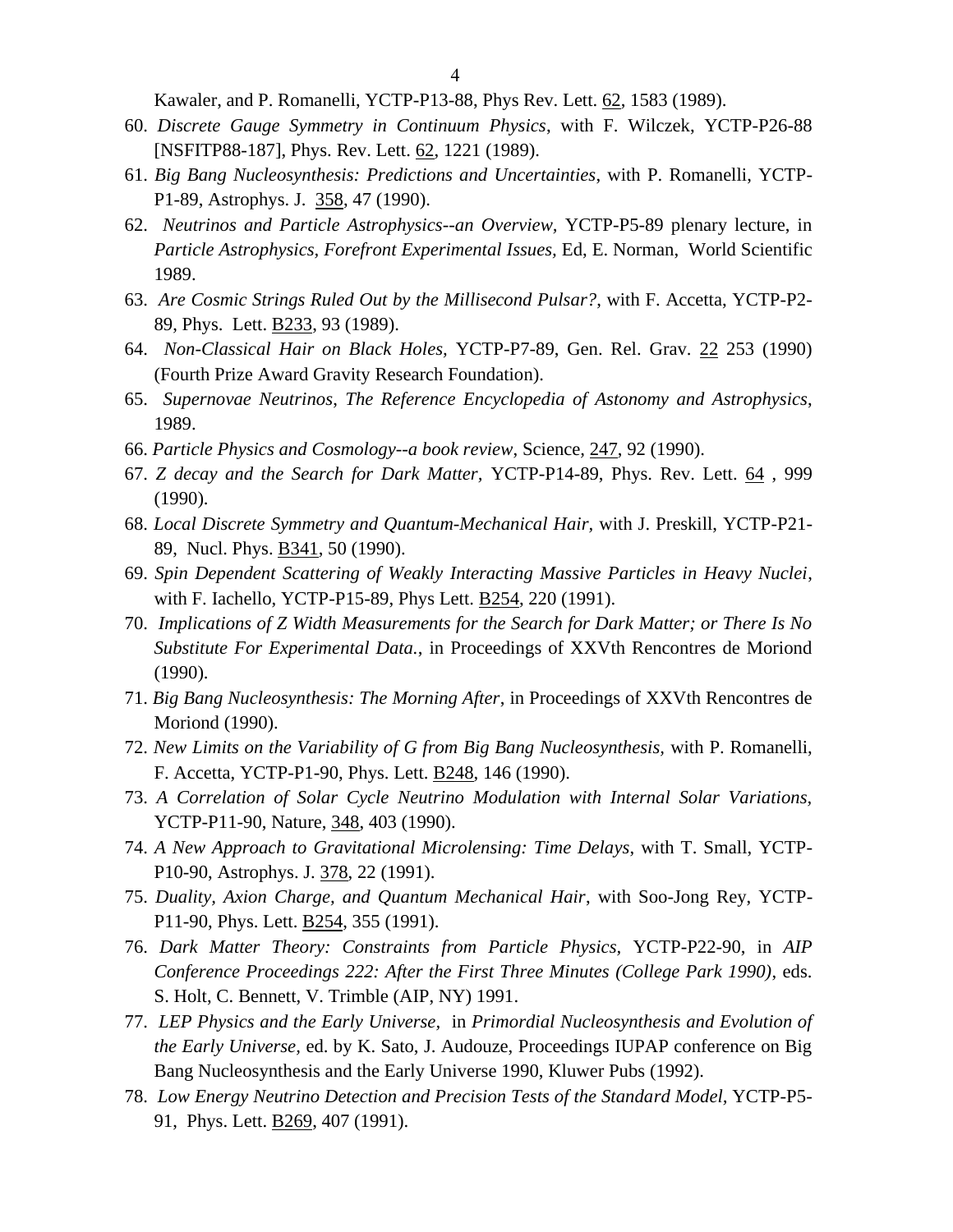- 79. *Cosmology, Astrophysics, and a 17 keV Neutrino,* YCTP-P13-91, Phys. Lett. B263, 441 (1991).
- 80. *Quantum Hair and Quantum Gravity,* with S. Coleman, J. Preskill, F. Wilczek., YCTP-P15-91, Gravity Research Foundation 2nd Prize Award, J. Gen. Rel. Grav., 1991.
- 81. *Solar Neutrino Data and its Implications,* with E. Gates, M. White, YCTP-P26-91, Phys. Rev. D46, 1263 (1992).
- 82. *The Signal from a Galactic Supernova: Measuring the Tau Neutrino Mass,* with P. Romanelli, D. Schramm, R. Lehrer, YCTP-P29-91, Nucl. Phys. B380, 507 (1992).
- 83. *Gravitational Waves from Global Phase Transitions,* YCTP-P33-91, Phys. Lett. B284, 229 (1992).
- 84. *LEP and the Early Universe: A Review,* in Proceedings of XIV International Warsaw Meeting on Elementary Particle Physics, *Puzzles of the Electrweak Scale*, ed. Z. Ajduk, S. Pokorski, and A. K. Wroblewski, (World Scientific 1992).
- 85. *Low Energy Neutrino Detection and Physics Beyond the Standard Model,* in Proceedings of XIV International Warsaw Meeting on Elementary Particle Physics, *Puzzles of the Electrweak Scale*, ed. Z. Ajduk, S. Pokorski, and A. K. Wroblewski, (World Scientific 1992).
- 86. *Gravitational Lensing, Finite Galaxy Cores, and the Cosmological Constant*, with M. White., YCTP-P42-91, Ap J. 394, 385 (1992).
- 87. *Is No SNU's Good News?*, YCTP-P48-91, Nature, 355, 399 (1992).
- 88. *Supernova Neutrinos And The Signal From The Next Galactic Supernova,* YCTP-P49- 91, Nucl. Phys. B (Proc. Suppl.) 28A 106 (1992).
- 89. *Gravitational Lensing and the Variability of G*, with M. White, YCTP-P2-92, Astrophysical Journal 397, 357 (1992).
- 90. *Rediscovering Creation*, in the science anthology, *Mysteries of Life and the Universe,* ed. W. Shore, Harcourt-Brace-Jovanovich, 1992.
- 91. *Monopole Non- Annihilation at the Electroweak Scale*, with E. Gates, J. Terning, YCTP-P3-92, Phys. Lett. B284, 309 (1992).
- 92. *Spontaneous CP Violation at the Weak Scale*, with Soo-Jong Rey, YCTP-P4-92, Phys. Rev. Lett. 69, 1308 (1992).
- 93. *A New Look at the Solar Neutrino Problem,* with M. White, E. Gates, YCTP-P14-92, Phys. Rev. Lett. 70, 375 (1993).
- 94. *Grand Unification, Gravitational Waves, and the Cosmic Microwave Background Anisotropy,* with M. White, YCTP-P15-92, Phys. Rev. Lett. 69, 869 (1992).
- 95. *Inflationary Universe Cosmology,* updated for McGraw Hill Encyclopedia of Astronomy, 2nd edition.
- 96. *Reopening the Solar Neutrino Problem*, YCTP-P19, Nature 357, 437 (1992).
- 97. *Supernova Neutrinos: The Next Supernova and the Tau Neutrino Mass*, YCTP-P21, in Proceedings of the Franklin Symposium, 1992.
- 98. *Cobe, Inflation, and Light Scalars,* YCTP-P21-92, arxiv:hep-ph/9207243 (1992).
- 99. *Baryon Number Violation at the Electroweak Scale, an Introduction,* introduction to "*Proceedings of Yale Workshop on Baryon Number Violation at the Electroweak*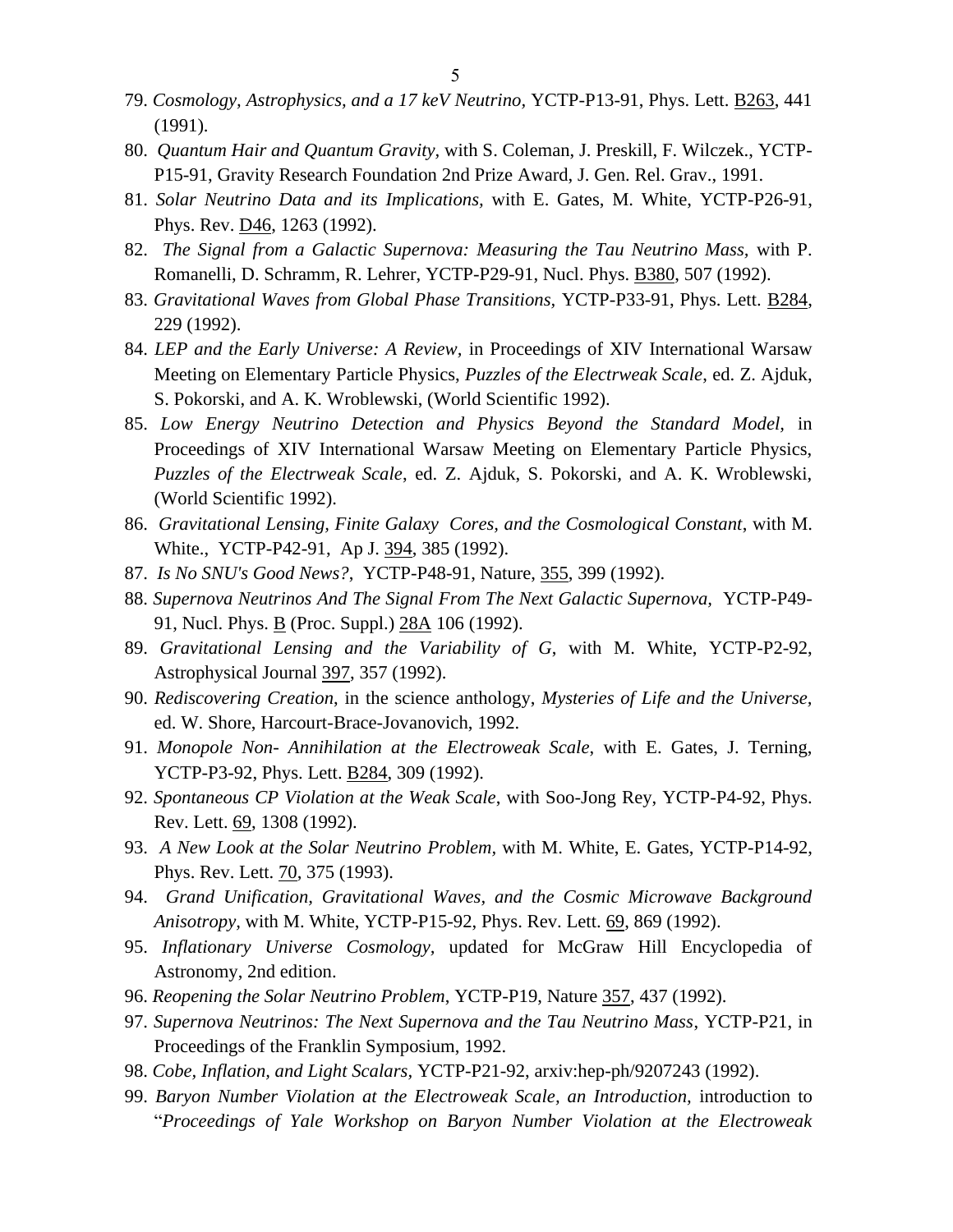6

*Scale"*, ed. by L.M. Krauss and S.J. Rey, (World Scientific 1992).

- 100. *Universal Lensing and New Limits on the Cosmological Constant*, YCTP-P32-92, with D. Schramm, Ap. J. 405, L43 (1993).
- 101. *Solar Neutrino Data, Solar Model Uncertainties, and Neutrino Oscillations,* YCTP-P39-92, with M. White, and E. Gates, Phys. Lett. B299, 94 (1993).
- 102. *Let's Go Supernova*, *A Manual for the Use of SN 19?*, with P. Romanelli, M. White, R. Lehrer, YCTP-P39-92.
- 103. *Cosmology and Astrophysics 1992*, YCTP-P40-92, Plenary Lecture at XXVI International Conference on High Energy Physics, (Dallas), AIP. Conference Proceedings 272, ed. by J. Sanford (1993).
- 104. *Dark Matter Candidates, Light Heavy and Nothing*, YCTP-P43-92, in Proc. Rencontres de Blois (1992).
- 105. *Neutrino Masses and Cosmology: A Brief Review,* YCTP-P3-93, in proceedings of International Conference on Neutrino Astrophysics, Takayama Japan, Oct 1992.
- 106. *Cosmic Variance and Cosmic Microwave Background Anisotropies: From 1 Degree to COBE*, with M. White and J. Silk, YTCP-P44-92., Astrophys. J. 418, 535 (1993).
- 107. *Neutrino Cosmology and Limits on Extended Technicolor*, with T. Appelquist and J. Terning, YCTP-P8-93. Phys Rev. Lett., 71, 823 (1993).
- 108. *The Impact of COBE on Inflation, Dark Matter, and Structure Formation: A Brief Review,* YCTP-P14-93, CASE-P1-93, in Proceedings 5th International Workshop on Neutrino Telescopes, and Rencontres de Physique de la Vallee d'Aoste, La Thuile, 1993.
- 109. *Cosmology and Neutrino Masses*, Proceedings of Moriond 1993 Workshop on Neutrinos, Atomic Physics and Gravitation.
- 110. *The Holy Grail of Physics*, The Sciences, 33, 40 (1993).
- 111. *Neutrino Physics and Cosmology,* Proceedings of the XIV International Workshop on Weak Interactions and Neutrinos, Seoul 1993 CWRU-P1-94.
- 112. *Refined Big Bang Nucleosynthesis Constraints on*  $\Box_B$  *and*  $N_{\Box}$ *, with P. Kernan,* CWRU-P2-94, Phys. Rev. Lett. 72, 3309 (1994).
- 113. *Implications of Recent Nucleon Spin Structure Measurements for Neutralino Detection*, with M. Kamionkowski, and T. Ressell, CWRU-P3-94.
- 114. *The Sun as a Probe of Varying G*, with P. Demarque, D. Guenther, D. Nydam, CWRU-P4-94, AP. J. , 37, 879 (1994).
- 115. *Treating Solar Model Uncertainties: A Consistent Statistical Analysis of Solar Neutrino Models and Data,* with E. Gates, M. White, CWRU-P5-94, Phys. Rev. D51, 2631 (1995).
- 116. *Recent Deuterium Observations and Big Bang Nucleosynthesis: A New Paradigm?*, with P. Kernan, CWRU-P6-94, Ap. J. Letters, 432, L79 (1994).
- 117. *G Modes in the Sun and Variations of G, w*ith P. Demarque, D. Guenther, CWRU P8- 94, Astrophysical Journal, 445, 148 (1995).
- 118. *Big Bang Nucleosynthesis and Dark Matter: Baryons and Neutrinos,* CWRU P10-94,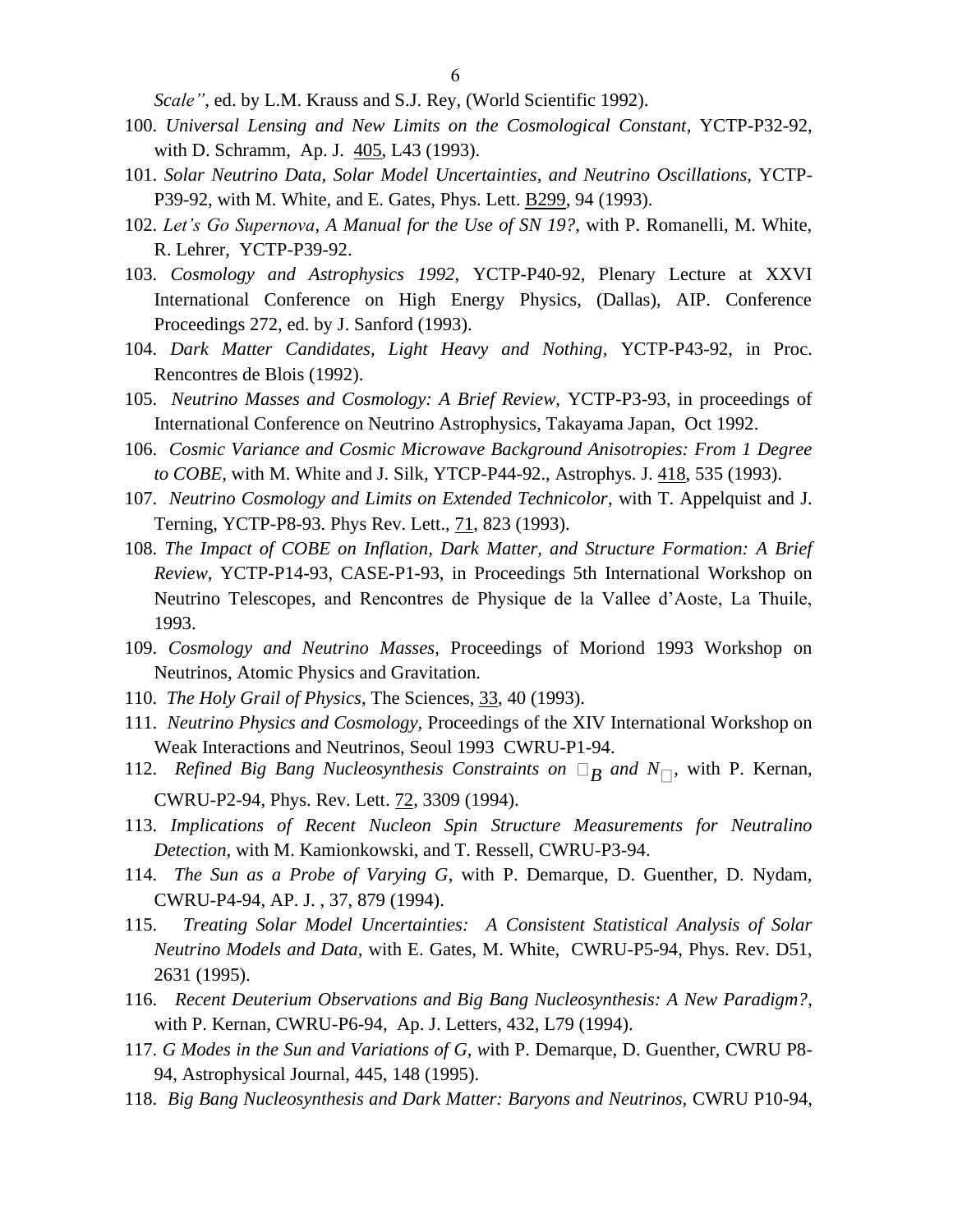Proceedings of UCLA Workshop on Critique of Sources of Dark Matter in the Universe, World Scientific (1995).

- 119. *Big Bang Nucleosynthesis and*  $\Box \Box$ : A Guide for CMB Interpreters, CWRU -P11-94, Proceedings CWRU Workshop (World Scientific) (1995).
- 120. *Yet Another Paper on SN1987A: Large Angle Oscillations, and the Electron Neutrino Mass,* with P. Kernan, CWRU P7-94, Nuclear Physics B437, 243 (1995).
- 121. *Big Bang Nucleosynthesis Constraints and Light Element Abundance Estimates,* with P. Kernan, CWRU P9-94, Physics Letters, B347, 347 (1995).
- 122. *Albert Michelson,* with P. Taylor, for Macmillan Encyclopedia of Physics (1996).
- 123. *The Cosmological Constant,* for Macmillan Encyclopedia of Physics (1996).
- 124. *The Michelson-Morley Experiment,* for Macmillan Encyclopedia of Physics (1996)*.*
- 125. *Big Bad Nucleosynthesis,* Nucl. Phys. B (Proc. Suppl) 43, 208 (1995).
- 126. *The Best Fit Universe?: Does Nature Require a Cosmological Constant?:* with M. Turner, CWRU P2 -95.
- 127. *The Cosmological Constant is Back,* with M. Turner, CWRU P6-95, 5th prize award Gravity Research Foundation, Journal of Gen. Rel. Grav. 27, 1135 (1995).
- 128. *Dark Sun, The Making of the Hydrogen Bomb* Book review, Cleveland Plain Dealer, Aug 20, 1995.
- 129. *A Lower Limit on the Age of the Universe,* with B. Chaboyer, P. Kernan, P. Demarque, CWRU P10-95, Science 271, 957 (1996).
- 130. *A Short History of the Universe:* Book review, Physics Today, Jan 1996 issue.
- 131. *Inventure Place,* Northern Ohio Live, December 1996 issue.
- 132. *The Force of Symmetry*, Book Review, Physics Today, March 1996 issue.
- 133. *The Sounds of Science*, Liner notes, Telarc International Recording of the Music from Star Trek., 1996.
- 134. *The Third Rock from Ursa Majoris*, New York Times, Jan 21, 1996.
- 135. *How Strange Thou Art?,* Book Review, Natural History Magazine, June 1996 issue.
- 136. *Violation of the Weak Energy Condition, Quantum Hair, and Black Hole Thermodynamics,* with H. Liu, CWRU-P5-96, Grav. Research Foundation, Honorary Mention.
- 137. *A Precision Age Determination Technique for Globular Clusters,* with B. Chaboyer, P. Kernan, P. Demarque, A. Sarajedini, CWRU-P6-96, M.N.R.A.S., 283, 683 (1996).
- 138. *Problems and Challenges for Cosmology Involving Massive Neutrinos,* CWRU-P10- 96, opening lecture, Venice Conference on Neutrino Telescopes, Feb 27 - March 1, 1996, Proceedings, 7th Intnl Workshop on Neutrino Telescopes.
- 139. *Nucleosynthesis, Cosmology, and*  $\Box$ : The Saga Continues, CWRU-P11-96, Sources and Detection of Dark Matter '96, Nuclear Physics. B, Proc. Suppl. 51B, 61-65, 1996.
- 140. *Life, The Universe, and Nothing: The Case for a Cosmological Constant,* CWRU-P12-96, Proceedings of IInd Rencontres du Vietnam, *Physics at the Frontiers of the Standard Model*, Editions Frontieres.
- 141. *Old Galaxies at High Redshift and the Cosmological Constant,* CWRU-P13-96, Astrophysical Journal*,* vol. 480, 466-469, May 10, 1997.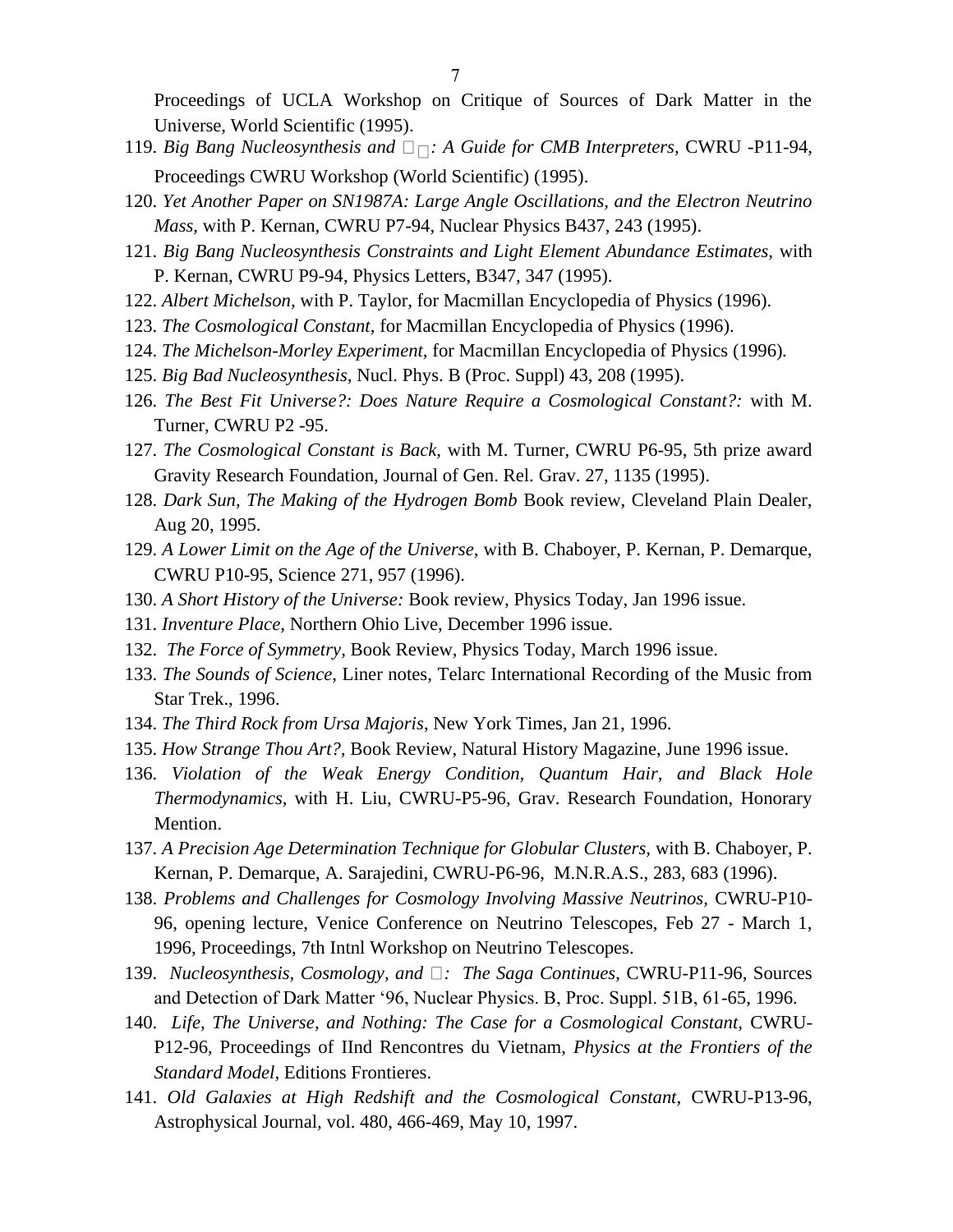- 142. *Equal Time for Nonsense,* The New York Times, July 28, 1996.
- 143. *Reflections on a Star Trek Anniversary,* The Daily Telegraph, Aug 25, 1996.
- 144. *Dirty Black Holes and Hairy Black Holes,* with H. Liu and J. Heo, CWRU P16-96, Phys. Rev. Lett., 77, 5164 (1996).
- 145. *Star Trek and the Future,* CONOCER magazine, Madrid Spain, Oct 1996 issue.
- 146. *Confusing Fact and Fiction,* New Scientist Magazine, Nov 16, 1996 issue.
- 147. *Quantum Hair, Instantons, and Black Hole Thermodynamics,* with H. Liu, CWRU-P17-96 , Nucl. Phys. B., 491, 365 (1997).
- 148. *Gravitational Lensing and Cosmic Strings,* with A. De Laix, T. Vachaspati, CWRU-P2-97, Phys. Rev. Letters, 79, 1968 (1997).
- 149. *Baryons or Nothing: Results from BBN,* CWRU-P23-96, proceedings of International Workshop on Dark Matter Detection, Sheffield England.
- 150. *Its Only Rocket Science,* Discover Magazine, May 1997
- 151. *To Boldly Go Where No One Has Gone Before,* New York Times, Jan 1997.
- 152. Forward, *Feynman's Dirac Lecture, CD and Video, AIP.*
- 153. *The Inflationary Universe,* review, CERN Courier, Vol 37, Sept 1997.
- 154. *Science and Science Fiction*, Wizard Sci-Fi Magazine, May 1997.
- 155. *Testing the Constancy of the Gravitational Constant using Helioseismology*, with D. Guenther, P. Demarque, Ap. J. 498, 871 (1998).
- 156. *The Age of Globular Clusters in Light of Hipparos: Resolving the Age Problem?*, with B. Chaboyer, P. Demarque, P. Kernan, CWRU-P4-97, Ap. J 494, 96 (1998).
- 157. *The End of the Age Problem, and the Case for a Cosmological Constant Revisited*, CWRU-P5-97, Ap. J. 501, 461 (1998).
- 158. *Hybrid Inflation and Particle Physics,* with G. Dvali, and H. Liu, CWRU-P6-97, submitted to Phys. Rev. Lett.
- 159. *Propellantless Propulsion: The Most Inefficient Way to Fly?*, Proceedings of NASA Workshop on Breakthrough Propulsion, Aug, 1997.
- 160, *The Case for a Cosmological Constant*, Proceedings of Workshop on Particle Physics, La Thuile, 1998.
- 161. *Big Bright Secret*, New York Times, Oct 11 1997 (reprinted, International Herald Tribune, Oct 14, 1997).
- 162. *Science and Science Fiction*, Wizard Sci Fi Invasion Magazine, May 1997.
- 163. *Starship Troopers and Reality,* Wizard Sci Fi Invasion Magazine, November 1997.
- 164. *Before the Beginning: A Book Review*, Physics Today, 1998.
- 165. *The Impossible Beam,* New York Times, Dec 23, 1997.
- 166. *A Matter of Some Gravity,* Wizard Sci Fi Invasion Magazine, May 1998.
- 167. *Gravitational Lensing and Dark Structures,* with N. Cheng, CWRU-P14-98, Ap. J., March 20 issue.
- 168. *Other Worlds, a Book Review,* Discover Magazine.
- 169. *Gravity, Chaos, and a New Source of Solar System Dark Matter,* with T. Damour, CWRU-P16-98, submitted to Gravity Research Foundation Competition.
- 170. *New Signatures and Sources for the Detection of WIMP Dark Matter in the Solar*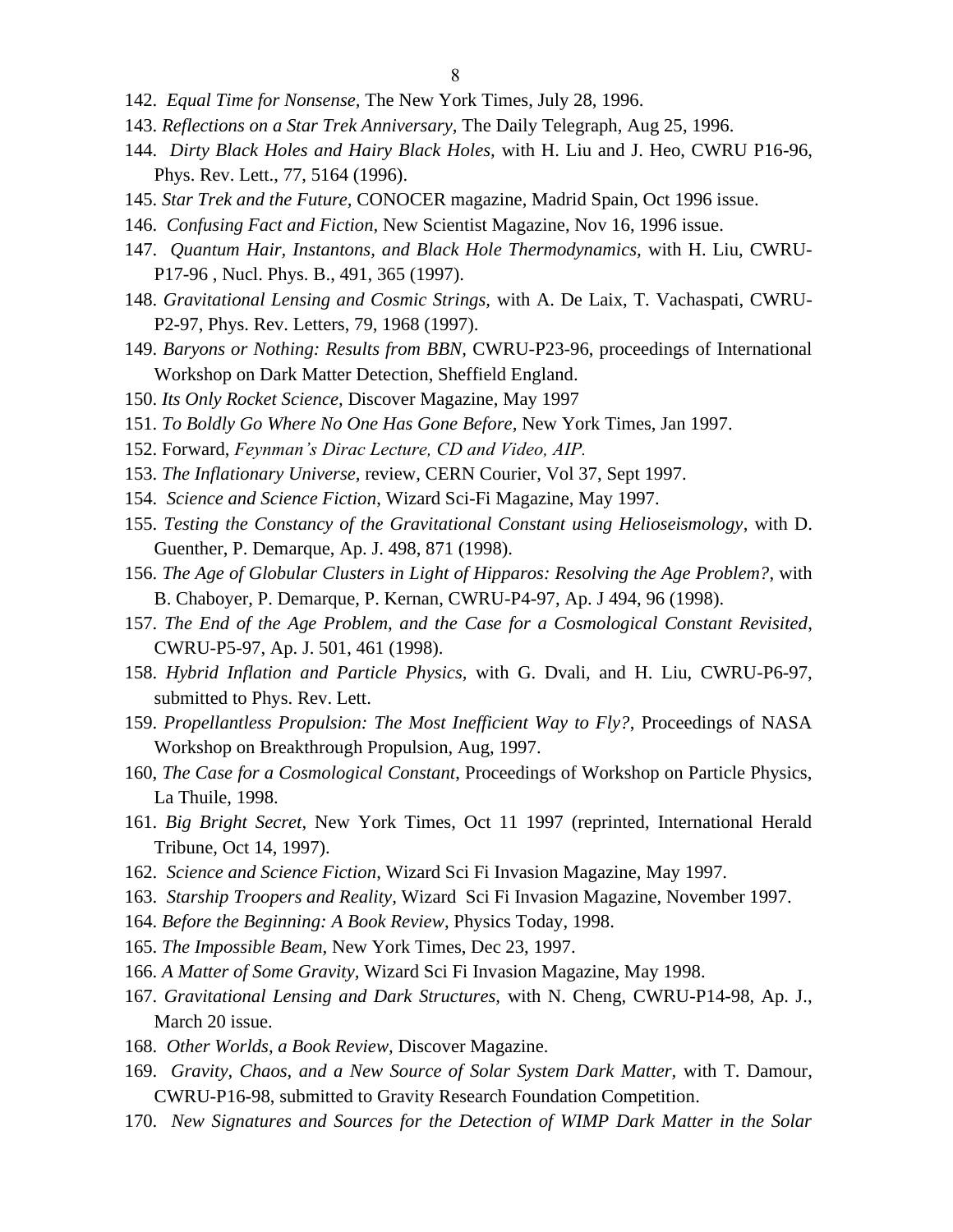*System,* Physics. Reports., Dark Matter 1998 Proceedings.

- 171. *Selling Physics to Unwilling Buyers: Science Fiction and Science Teaching,* Physics World, July 1998 issue.
- 172. *A New Cosmological Paradigm: The Cosmological Constant and Dark Matter*, in *Particle Physics and Cosmology,* ed. J. F. Nieves, AIP Proceedings 444 (AIP 1998).
- 173. *A New Solar System Population of WIMPS and New Signatures for Dark Matter Detectors*, with T. Damour, Physical Review Letters, 81, 5726 (1998).
- 174. *New Signatures and New Sources of WIMPS*. with T. Damour, Physical Review D.59, 063509 (1999).
- 175. *"Just So" Neutrino Oscillations are Back*, with S. Glashow and P. Kernan, Phys. Lett B445, 412 (1999).
- 176. *Cosmological Antigravity,* Scientific American, Jan 1999 issue.
- 177. *Gravitational Lensing and the Cosmological Constant Revisited: Galaxy Parameters and Uncerttainties,* with N. Cheng, IJMPA, 15, 697 (2000).
- 178. *Directional Sensitivity, WIMP Detemction, and the Galactic Halo*, with C. Copi, and J. Heo, CWRU-P18-99, Phys. Lett. B461 43-48 (1999).
- 179. *May the Force Be With You,* The Skeptical Inquirer Magazine, Nov/Dec 1998 issue.
- 180. *High Temperature Symmetry Breaking, SUSY Flat Directions, and the Monopole Problem,* with G. Dvali, CWRU-P31, arxiv:hep-ph/9811298, 1998.
- 181. *The New Cosmology and Dark Matter,* Proceedings of Sheffield International Workshop on Dark Matter, Sept 1998, CWRU-P3-99.
- 182. *New Detection Signatures for WIMPS: Angular Effects and WIMPs in the Solar System,* Proceedings of Sheffield International Workshop on Dark Matter, Sept 1998, CWRU-P4-99.
- 183. *Dark Energy and Dark Matter: From A Cosmological Constant to New WIMP Signatures,* Proceedings of WEIN'98, Santa Fe, June 1998, CWRU-P5-99.
- 184. *Life, The Universe and Nothing: Life and Death in an Ever Expanding Universe*, with G. Starkman, CWRU-P1-99, Astrophysical Journal, 531, 22 (2000).
- 185. *Breakthrough Books, Review*, Lingua Franca Magazine.
- 186. *Baryogenesis Below the Electroweak Scale*, with M. Trodden, CWRU-P11-99, Physical Review Letters, 83, 1502 (1999).
- 187. *Stop The Flying Saucer, I Want to Get Off,* New York Times, Feb 22, 1999.
- 188. *Geometry and Destiny,* with M. Turner, CWRU-P16-99, Gravity Research Foundation Essay Competition, 2nd Prize, J. Gen. Rel. Grav., 31, 1543 (1999).
- 189. *Implications of a New Solar System Population of Neutralinos on Indirect Detection Rates,* with L. Bergstrom, T. Damour, J. Edsjo, P. Ullio, JHEP 0908 (1999) 010.
- 190. *The Age of Globular Clusters,* Physics Reports 333-334, 33 (2000).
- 191. *La fisica piu "umana" di Capitan Kirk,* in Ricerca Roche, Marzo 1999 issue.
- 192. *The Fate of Life in the Universe,* with G. Starkman, Scientific American, Nov 1999 issue.
- 193. *An Elliptical Galaxy Luminosity Function and Velocity Dispersion Sample of Relevance for Gravitational Lensing Statistics*, with N. Cheng, CWRU-P28-99, New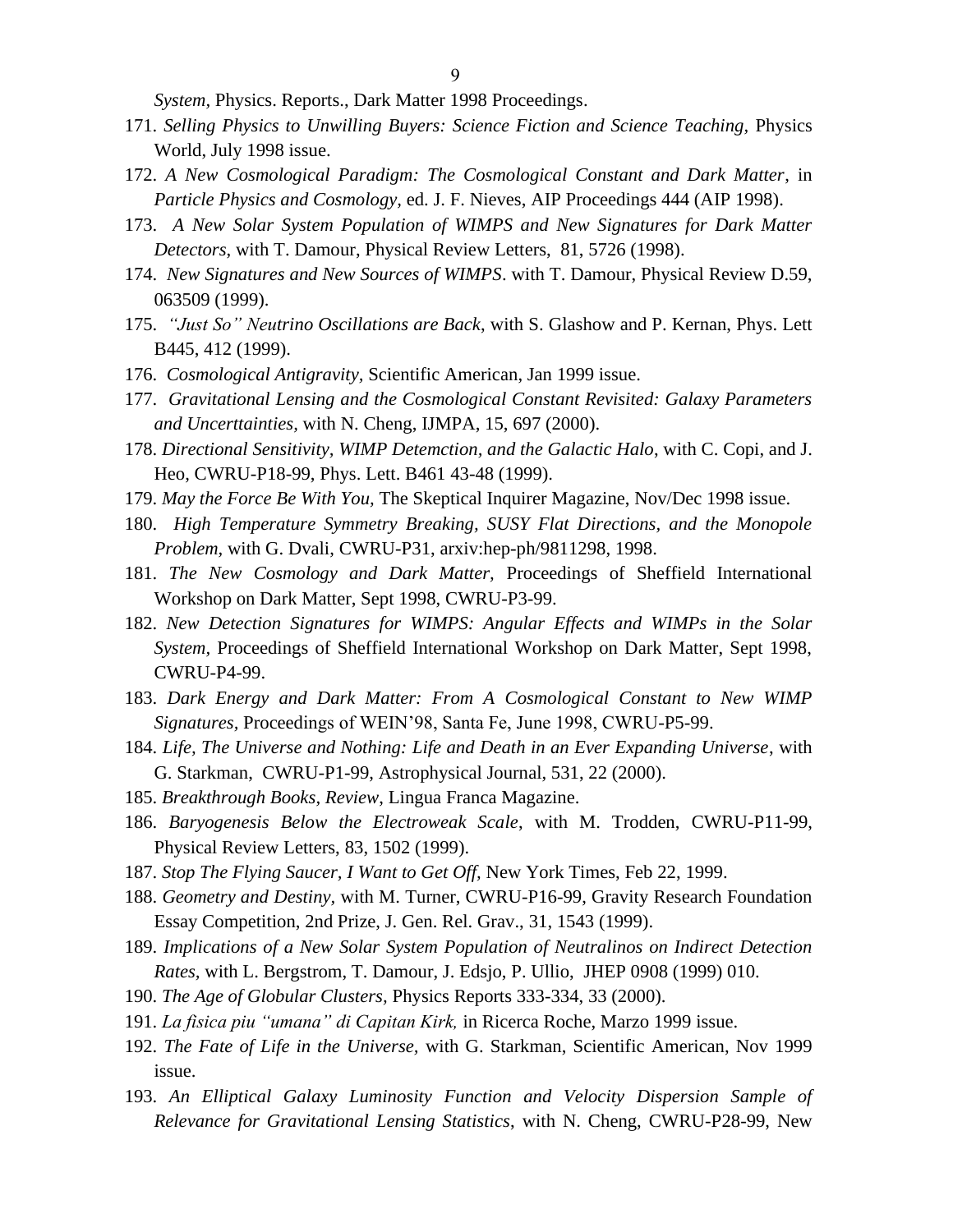Astronomy, 6, 249 (2001).

- 194. *The Test Ban Treaty is a Technical Issue*, Cleveland Plain Dealer, Oct 13, 1999.
- 195. *Black Holes Make Light Reading,* Physics World, November 1999 issue.
- 196. *An Article of Faith: Science and Religion Don't Mix,* Chronicle of Higher Education, November 26, 1999.
- 197. *Six Easy Pieces,* New Scientist, November 1999
- 198. *Music and the Rising Stars,* Al Bustan Festival notes, International Festival of Music and the Arts, Lebanon, February 2000.
- 199. *Cosmological Physics,* book review, Physics Today, March 2000
- 200. *The Programmable Computer*, in *The Greatest Inventions of the Past 2000 years,*  edited by John Brockman, Simon and Schuster (NY 2000).
- 201. *The Real Armageddon,* Science First Online, April 2000.
- 202. *Pushing the Limits of Science, and Public Relations,* New York Times, March 10, 2000.
- 203. *Rare Earth, A Review*, Physics Today, Sept 2000 issue.
- 204. *Reflections on A Flat Universe,* New York Times, June 6, 2000.
- 205. *Angular Signatures for Galactic Halo WIMP Scattering in Direct Detectors: Prospects and Challenges,* with C. Copi, CWRU-P8-2000, Phys. Rev. D63, 043507 (2001).
- 206. *Analyze This: A Physicist on Applied Politics,* New York Times, Nov 21, 2000.
- 207. *Einstein's Unfiinished Symphony: A Book Review*, Phys. Today, Aug 2001 issue.
- 208. *Space, Time, and Matter: Cosmological Parameters 2001,* Proc. of Int. Workshop on the Detection of Dark Matter, York, UK, 2001 (World Scientific, Singapore).
- 209. *A new population of WIMPs in the solar system and indirect detection rates*, with L. Bergstrom, T. Damour, J. Edsjo, P. Ullio) astro-ph/0012235, Proc. Int. Conference on Detection of Dark Matter, York, UK, 2001 (World Scientific, Singapore).
- 210. *Challenges for Space Travel,* Plain Dealer, July 2001.
- 211. *From Here to Eternity*, Astronomy, 29, 52 (2001).
- 212. *War Won't Eliminate Terrorists,* Cleveland Plain Dealer, Sept 2 2001.
- 213. *Cosmology as Seen from Venice,* Proceedings on Neutrino Telescopes, March 2001, Venice.
- 214. *If the Guinea Pig Dies, Beware,* New York Times, Nov 6, 2001.
- 215. *Age Estimates of Globular Clusters in the Milky Way: Constraints on Cosmology,* with B. Chaboyer, Science, 299, 65 (2003) (Cover Article).
- 216. *Clouds also are Missile Shields,* Cleveland Plain Dealer, Dec 18, 2001.
- 217. *Theoretical Uncertainties in the Subgiant--Mass Age relation and the absolute age of Omega Cen,* with B. Chaboyer, Ap. J. 567 L45-L48 2002.
- 218. *Phobos Anthology of Science Fiction, Forward,* March 2002
- 219. *The Unknown Possibilities of Existence*, T.V. Guide, April 2002 Special Issue.
- 220. *The Cosmological Constant,* Encyclopedia of Particle Physics.
- 221. *Comparing WIMP Interaction Rate Detectors with Annual Modulation Detectors* with Craig J. Copi, Phys. Rev D. 67, 103507, 2003.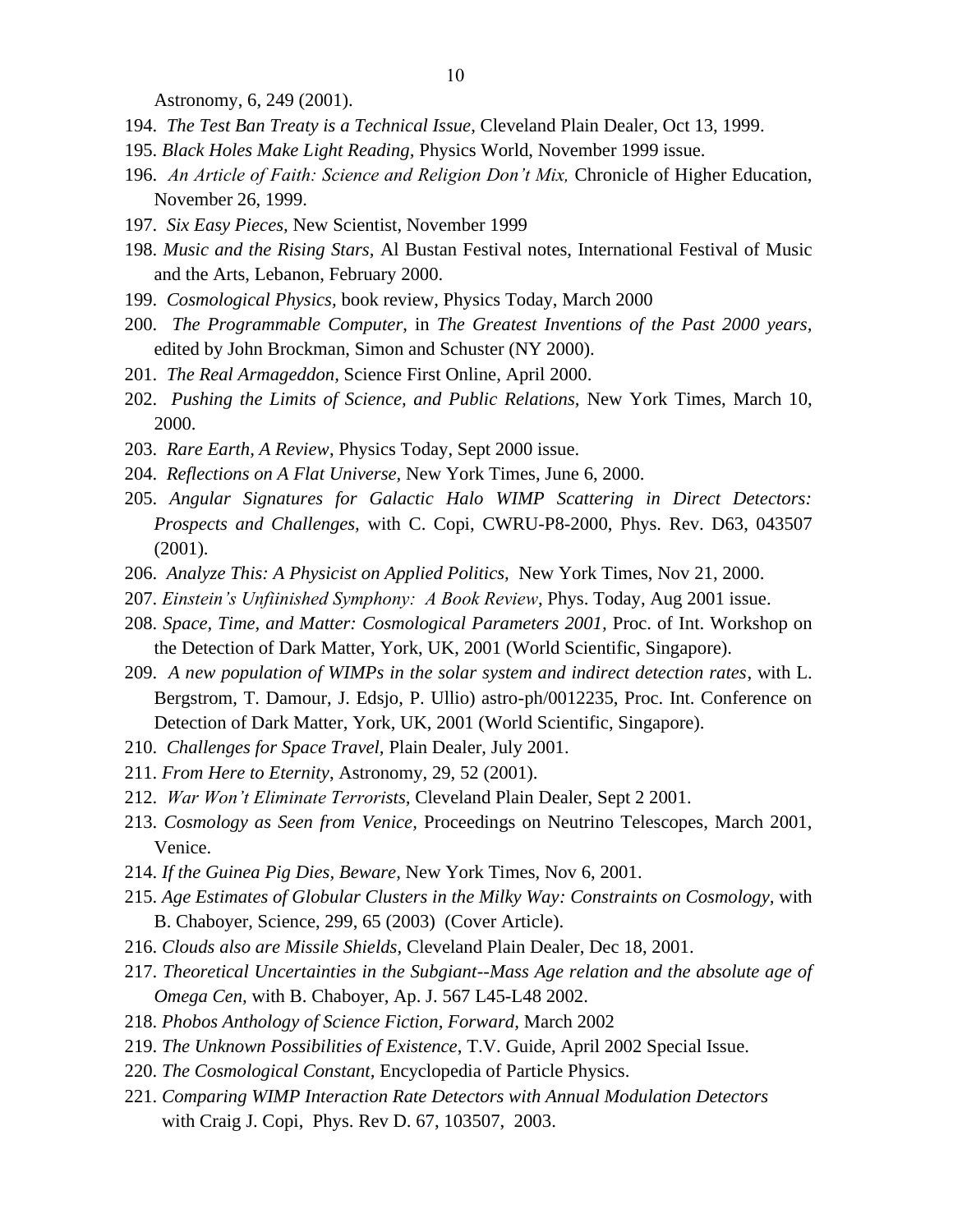- 222. *Strong lensing constraints on the velocity dispersion and density profile of elliptical galaxies,* with A. Davis and D. Huterer, MNRAS, 344, 1029, 2003.
- 223. *Odds Are Stacked When Science Tries to Debate Pseudoscience*, New York Times, April 30, 2002.
- 224. *A Model for Neutrino Masses and Dark Matter,* with S. Nasri and M. Trodden, Phys. Rev. D., 67, 085002, 2003.
- 225. *Proposed Science Standards are Flawed*, Cleveland Plain Dealer, Oct 22, 2002.
- 226. *Dark Energy and the Hubble Age,* Ap.J. 604 (2004) 481-483.
- 227. *Science and Words*, Chronicle of Higher Education, Nov 29, 2002 issue.
- 228. *The History and Fate of the Universe: A Guide to Accompany the Contemporary Physics Education Project Chart*, The Physics Teacher, March 2003.
- 229. *The State of the Universe: Cosmological Parameters 2002*, Astronomy, Cosmology, and Fundamental Physics, March 2003 issue: ESO-CERN-ESA Symposium on Astronomy, Cosmology and Fundamental Physics.
- 230. *Decision Leaves Ohio Doomed to Mediocrity,* Cleveland Plain Dealer, Dec 16, 2002.
- 231. *Aliens Unlimited,* Nature, 421, 114 (2003).
- 232. *Manned Space Missions Must Continue*, Cleveland Plain Dealer, Feb 14, 2003.
- 233. *The Citizen-Scientist's Obligation to Stand Up for Standards,* New York Times, April 22, 2003.
- 234. *Cosmology: A Just So Story*, Nature, 432, 230 (2003).
- 235. *Implications of the WMAP Age Measurement for Stellar Evolution and Dark Energy*, Ap. J. 596, L1 (2003).
- 236. *New Mindset, New Threat,* Cleveland Plain Dealer, Aug 6, 2003.
- 237. *Alpha and Omega: A Book Review*, New York Times Book Review, Oct 6/2003.
- 238. *Computer Voting Isn't Foolproof,* Cleveland Plain Dealer, Oct 19, 2003.
- 239. *A New Nucleosynthesis Constraint on the Variation of G*, with C. Copi and A. Davis, Physical Review Letters, Phys. Rev. Lett, 92, 171 (2004).
- 240. *Ohio Faces a New Challenge in Intelligent Design Debate,* Cleveland Plain Dealer, November 2004.
- 241. *In Search for Life on Mars, Machines Can Boldly Go Where Humans Can't*, New York Times, Science Times Essay, Jan 6, 2004.
- 242. *Redshift Accuracy Requirements for Future Supernova and Number Counts Surveys,*  with D. Huterer, A. Kim, T. Broderick, Ap. J. 615, 595 (2004).
- 243. *Board Violates its Own Standard*, The Cincinnatti Enquirer, March 4, 2004.
- 244. *Politics Trumps Science,* Cleveland Plain Dealer, April 12, 2004.
- 245. *A Universal Limit on Computation*, with G. Starkman, arxiv:astro-ph/0404510, May 2004.
- 246. *The Standard Model, Dark Matter, and Dark Energy: From the Sublime to the Ridiculous, arxiv:*astro-ph/0406673, Canary Islands Winter School in Astrophysics Series, June 2004.
- 247. *A Cosmic Conundrum*, with M. Turner, Scientific American, Sept. 2004 issue.
- 248. *Diablo Canyon is Ideal for Neutrino Study,* San Luis Obispo Tribune, Sept. 2, 2004.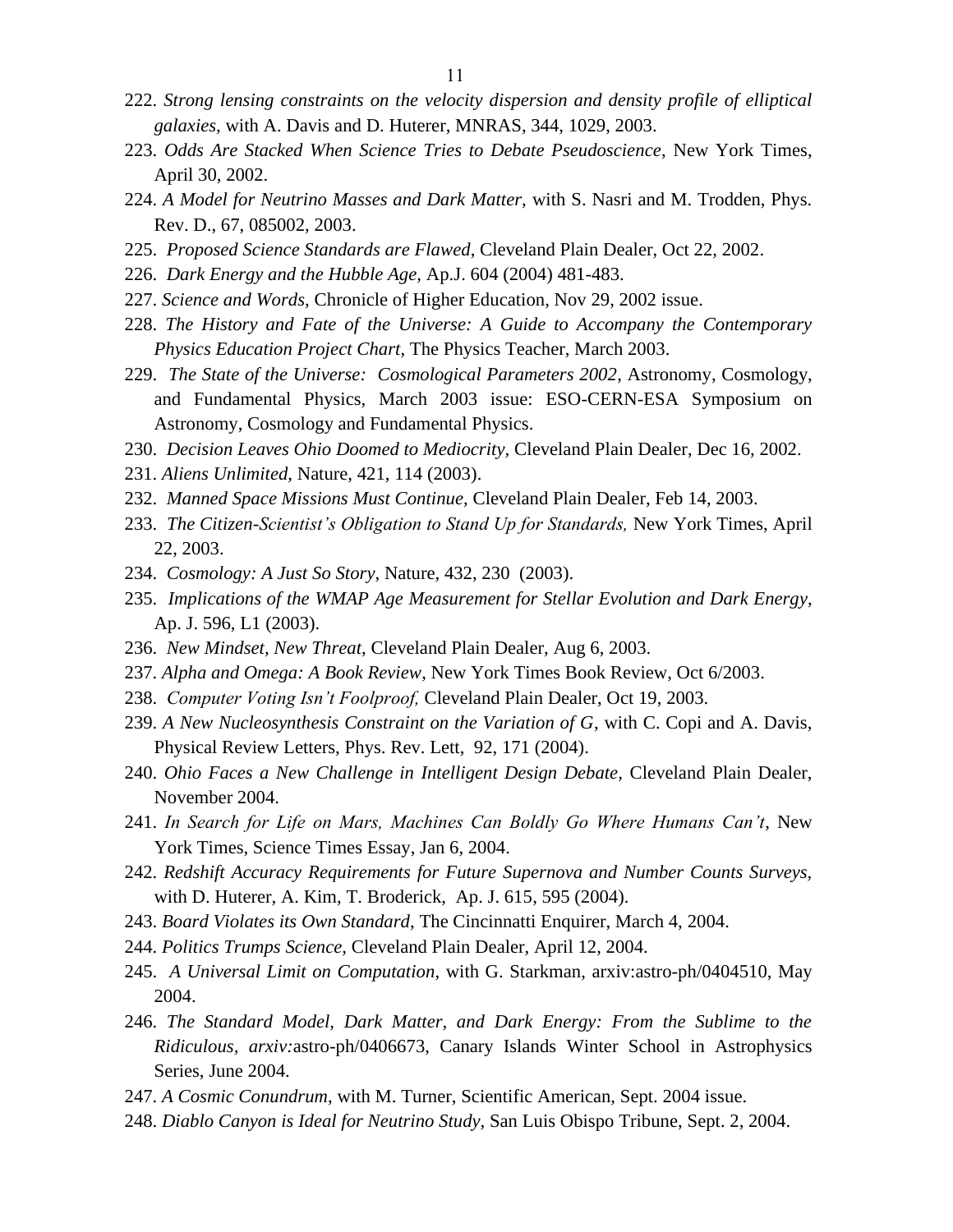- 249. *What is Dark Energy?*, Nature, 431, 519 (2004).
- 250. *Different Halo Models and DAMA/CDMS/EDELWEISS and Future Detectors*, with C. Copi, New Astronomy Reviews, 49, 185 (2005).
- 251. *Space Probe Makes Science Fiction Wonders of Childhood Real*, New York Times, Jan 25, 2005.
- 252. *The Big Bang, A Review,* Los Angeles Times, (2005).
- 253. *Reflections on Einstein,* in press.
- 254. *Assessing Alternatives for Directional Detection of a WIMP Halo*, with C. Copi, astroph/0508649, Phys. Rev. D75 023514 Jan 2007.
- 255. *Supernovae Searches and Strategies for Constraining Dark Energy,* in preparation.
- 256. *When Sentiment and Fear Trump Reason and Reality,* The New York Times, Science Times Commentary, March 29, 2005.
- 257. *School Boards Want to 'Teach the Controversy.' What Controversy?* The New York Times, Science Times Commentary, May 17, 2005.
- 258. *Survival of the Slickest,* New Scientist Magazine, Commentary, July 9, 2005.
- 259. *The Long Arm of Einstein Guides My Steering Wheel,* The New York Times, Science Times Essay, August 16, 2005.
- 260. *The Pope and I,* The Skeptical Inquirer, Nov 2005.
- 261. *Science and Religion Share Fascination in Things Unseen* The New York Times, Science Times Essay, November 8, 2005.
- 262. *Lost in Los Angeles,* Nature Physics, 1, 5 (2005).
- 263. *Why Should Physicists Care about Dover?,* Nature Physics, 1, 71 (2005).
- 264. *Return to the Space Race,* Nature Physics 1 131, December 2005.
- 265. *Mind Your Scientific Language,* The New Scientist, December 3, 2005.
- 266. *The allure of worlds we cannot experience,* Newsday, December 4, 2005
- 267. *The Big Bang,* BBC Sky and Night Magazine.
- 268. *What's In a Theory,* Nature Physics, 2, 7 (2006).
- 269. *Forward, The Physics of Superheroes,* Gotham Books, 2005.
- 270. *What is the Role of Neutrinos in Shaping the Universe,* arxiv:astro-ph/0605378, Proceedings of International Workshop on No-VE, Venice 2006.
- 271. *Anthropic Fever,* Nature Physics, 2, 64 (2006)
- 272. *Physics and Philanthropy,* Nature Physics, 2, 137 (2006)
- 273. *Into the Breach?,* Nature Physics, 2, 215 (2006)
- 274. *Imagining Hidden Worlds,* The Cleveland Plain Dealer, Op-Ed, January 23, 2006.
- 275. *State Board is Failing to Heed Judicious Call for Sound Science* The Columbus Dispatch, Op-Ed, January 30, 2006.
- 276. *Case Trustees Must Talk to the Faculty, Use Its Expertise The Cleveland* Plain Dealer, Op-Ed, March 15, 2006.
- 277. *Spring Fever,* Nature Physics, 2, 293 (2006)
- 278. *Science vs. Religion in the ID Debate*, Free Inquiry Magazine, April/May 2006.
- 279. *Discovery for the Sake of Discovery*, Cover Essay, Seed Magazine, June/July 2006.
- 280 *Changes in board are first step to turnaround at Case,* The Cleveland Plain Dealer, Op-Ed, June 9, 2006.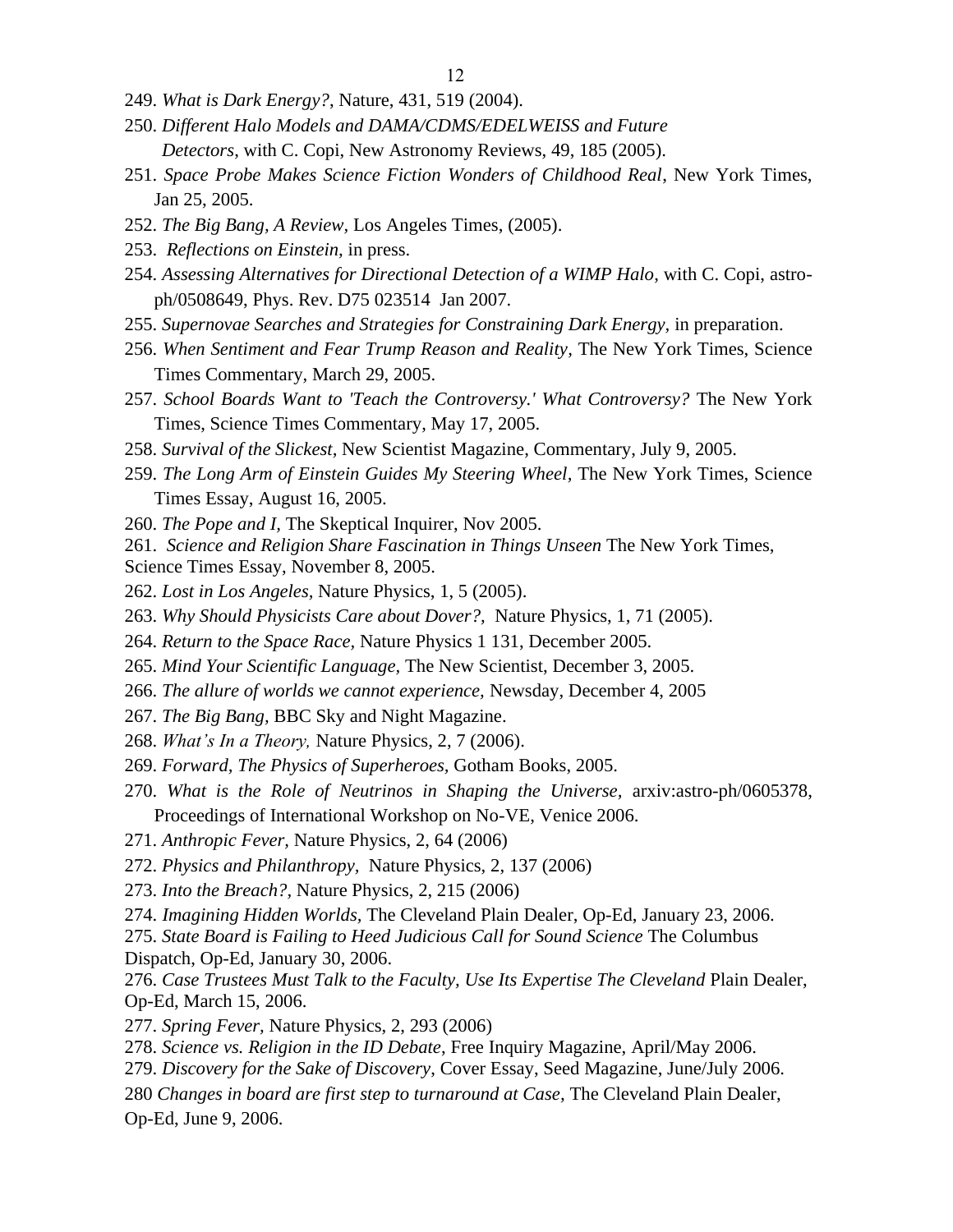- 281. *The defense that doesn't work,* Nature Physics, 2, 429 (2006).
- 282. *On The Side of the Angels,* New Scientist Magazine, Commentary, July 6, 2006.
- 283. *Thanks a Lot, Einstein*, Discover Magazine, Aug 2006.
- 284. *Voters Must Make Education, Not Faith, The Central Issue,* Cleveland Plain Dealer, Aug 11, 2006.
- 285. *The 10 Most Important Days in Astronomy*, Mental Floss Magazine, Sept 2006.

286. *Beware Government's Creeping Censorship of Scientific Inquiry,* Daily Forward, September 1, 2006.

- 287. *Observation of Incipient Black Holes and the Information Loss Problem,* with T. Vachaspati, D. Stojkovic, Phys. Rev. D76 025005 2007.
- 288. *Indirect Signatures of Light Neutralino Dark Matter in the NMSSM,* with F. Ferrar, S. Profumo, arxiv.org: hep-ph/0609257, Phys. Rev D15, 74,115007 (2006).
- 289. *Exotic Energy*, BBC Sky at Night Magazine, Oct 2006.
- 290. *Values Campaign Doesn't Value Some Things We Need*, The Tennessean, Oct 3, 2006.
- 291. *Dark Matter Candidates: What's Cold.. and What's Not,* arxiv:hep-ph/0702051, Neutrino 2006 Proceedings
- 292. *SuperConducting Cosmic Strings Aren't,* with H. Mathur, F. Ferrer, in preparation
- 293. *First Strike,* Nature Physics, 2, Nov (2006).
- 294. *Nobel Nightmares,* Nature Physics, 2, 721 (2006).
- 295. *Inflationary Cosmology,* McGraw Hill Encyclopedia of Science*.*
- 296. *Beyond Evolution. Will State School Board tackle the issues?*, Akron Beacon Journal, Oct. 13, 2006.
- 297. *Black Holes as Mirages,* with T. Vachaspati, D. Stojkovic, 2006.
- 298. *Another Year Over,* Nature Physics, 2, Dec (2006)
- 299. *Sermons and Straw Men*, Nature, 443, 914 (2006)
- 300. *Dark Energy, The Cosmological Constant, and Type 1a Supernvae*, with D. Huterer and K. Jones-Smith, astro-ph/0701692, New J. Phys. 9 (2007) 141.
- 301. *Reason, Unfettered by Faith*, Chronicle of Higher Education, Jan 12, 2007.
- 302. *Radiation can never again dominate matter in a vacuum dominated Universe*, with R. J. Scherrer, astro-ph/0702207, Phys. Rev. D15, 083524 (2007)
- 303. *Testing Times*, New Scientist, Feb 17, 2007 issue, p. 18.
- 304. *Cosmic Deconstructionism*, with G. D. Starkman, arxiv:astro-ph/0702333, February 2007
- 305. *New Data, real of Not, Should Enrich the Christian Conversation*, The Tennessean, Mar 6, 2007.
- 306. *More Dangerous Than Nonsense,* New Scientist Magazine, May 12, 2007.
- 307. *It's The Plutonium Stupid,* Bulletin of American Scientists, June 2007.
- 308. *The Return of a Static Universe and the End of Cosmology,* arxiv 0704.0221, (Gravity Research Foundation Prize Award) J. Gen.. Rel., Grav 39, 1454 (2007).
- 309. *Museum of Misinformation Posing as Science*, Cincinnati Enquirer, May 19, 2007.
- 310. 'Creation' Museum is educational travesty and disservice to Religion, The Tennessean, May 21, 2007.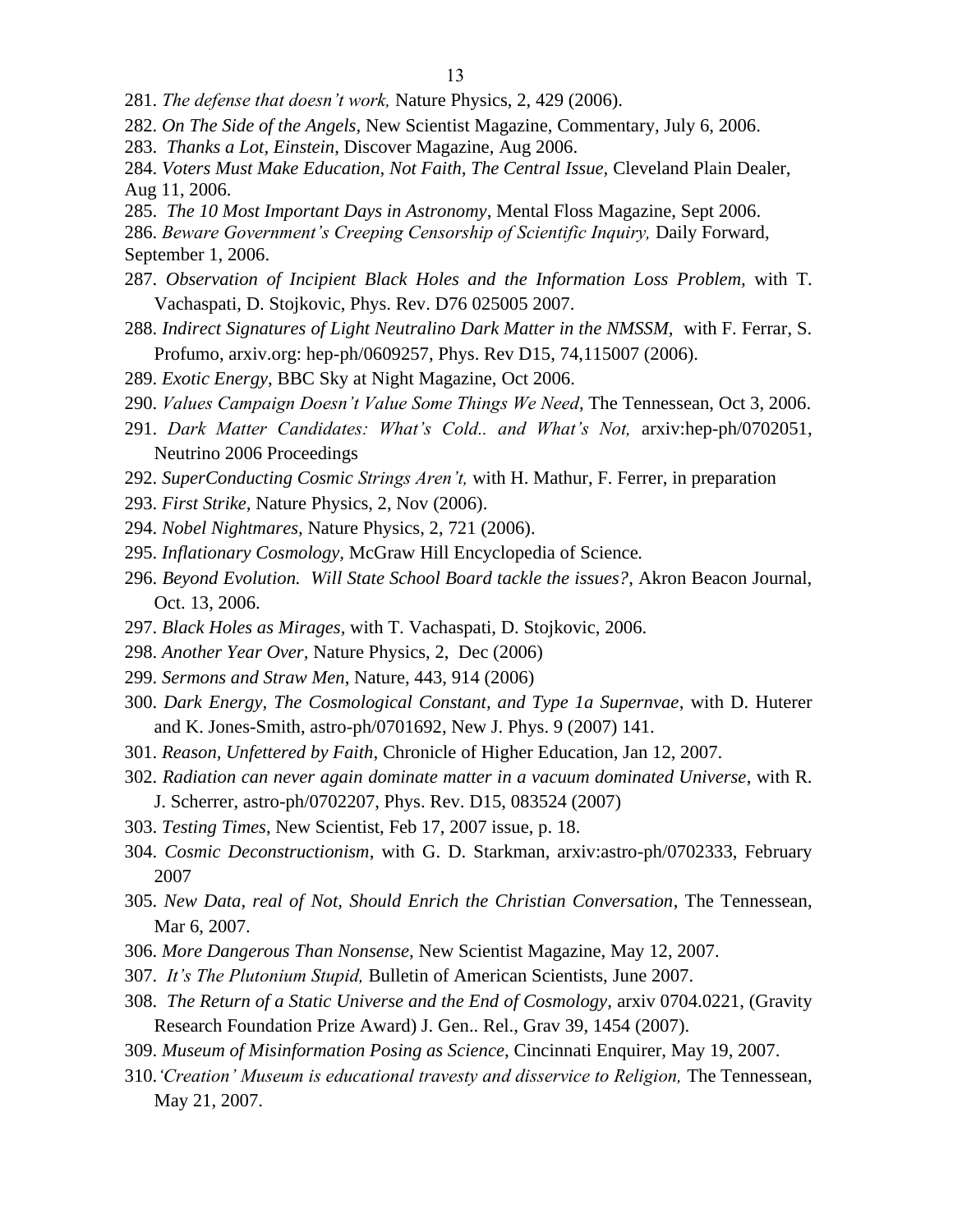- 311. *Scientific Fraud Masked as Religion,* Louisville Courier Journal, May 24, 2007.
- 312. *Genesis Argument Nothing More than Scientific Fraud in the Name of Religion,*  Kentucky Post, May 26, 2007.
- 313. *Museum of Misinformation,* New Scientist Magazine, May 26, 2007.
- 314. *Should Science Speak to Faith?*, with R. Dawkins, Scientific American, July 2007 issue, 88 (2007)
- 315. *Science Versus Religion*, The Religion and Science Debate: Why Does it Continue?, Yale University Terry Lectures, September 1, 2009.
- 316. *Is there Purpose to the Universe? Unlikely*, The Economist, New York Times, 2007.
- 317. *Don't Vote for Ignorance*, New Scientist Magazine, July 28, 2007.
- 318. *Drip Paintings and Fractal Analysis*, with K. Jones Smith and H. Mathur, arxiv:0710.4917, Phys. Rev. E79 046111 (2009).
- 319. *Atheism a la Carte*, New Scientist Magazine, Aug 25, 2007.
- 320. *Anthropics Arguments and the Cosmological Constant*, *with and without the Assumption of Typicality*, with I. Maor and G. Starkman, arXiv:0709.0502, Phys. Rev. Lett. 100, 041301 (2008).
- 321. *The Late Time Behavior of False Vacuum Decay: Implications for Cosmology and Metastable Inflating States and a String Landscape*", with J. Dent. arXiv:0711.1821, Phys. Rev. Lett, 100, 171301 (2008).
- 322. *A Dark Future for Cosmology,* Physics World, Dec 2007, p. 16-17.
- 323. *Time Deconstructed,* Nature, 450, 480 (2007).
- 324. *A Nearly Scale Invariant Spectrum of Gravitational Radiation from Global Phase Transitions*", with H. Mathur, K. Jones-Smith, arxiv:0712.0778, Phys. Rev. Letters, 100, 131302 (2008).
- 325. *Science and the Candidates,* Wall St. Journal, Dec 6, 2007.
- 326. *Make Science Part of the Debate,* with C. Mooney, Los Angeles Times, Dec 12, 2007.
- 327. *The End of Cosmology?,* with R. Scherrer, Scientific American, 298, 46 (2008).
- 328. *Where the Presidential Candidates Stand on Nuclear Issues*, Bulleton of Atomic Scientists, Jan 9, 2008.
- 329. *Science and the Candidates,* with S. R. Kirshenbaum, C. Mooney, S. L. Otto, M. Chapman, A. Dacey, R. Holt, Science, 320, 182 (2008).
- 330. *Science Debate 2008 – Take two,* with M. Chapman, Huffington Post, April 10, 2008.
- 331. *Effects of Prior Assumptions on Bayesian Estimates of Inflation Parameters and the Expected Gravitational Wave Signal from Inflation,* with W. Valkenburg, J. Hamann, arXiv:0804.3390, Physical Review D 78, 063521 (2008).
- 332. *Comment on "Is Faith the Enemy of Science?".* arXiv:0808.0128, Physics in Canada, 2008.
- 333. *Worth Every Penny*, The Guardian, June 30, 2008.
- 334. *Late Time Decay of the False Vacuum, Measurement and Quantum Cosmology,* with,
- J. Dent and G. Starkman, arXiv:0810.4574, Int. J. Mod. Phys. D17:2501-2505, 2009.
- 335. *Celebrating Science as Culture*, Science, 321, 643 (2008).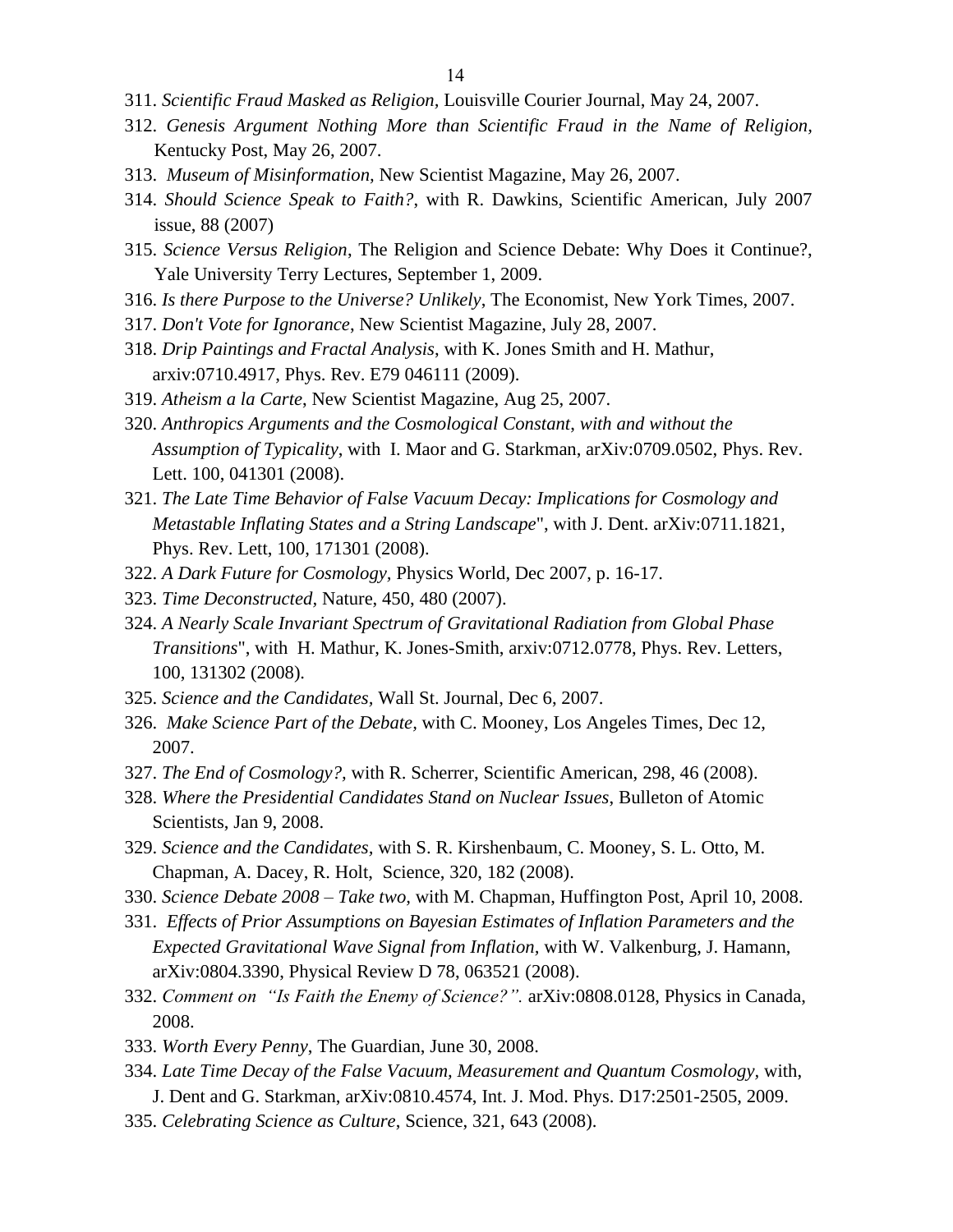- 336. *The Science Debate*s- The Presidential Debate Blog, Aug 10, 2008.
- 337. *Faith vs. Fact*, The Huffington Post, Aug 27, 2008.
- 338. *McCain Risks Becoming the Anti-Science Candidate*, The Huffington Post, Sept 2, 2008.
- 339. *Candidates address world of technology*, The Arizona Republic, Sept. 21, 2008.
- 340. *Memo to the Next President*, Discover Magazine, November 2008.
- 341. *McCain's Science Earmark Error,* The Los Angeles Times, Oct 28, 2008.
- 342. *A Timely Cabinet Appointment for Science*, The Huffington Post, Nov 14, 2008.
- 343. *Intelligent Design vs Truth,* Censorship Magazine, Dec 2008.
- 344. *CMBPol Mission Concept Study: A Mission to Map our Origins,* with D. Bauman, A. Cooray, S. Dodelson, J. Dunkley, A. Fraisse, M. Jackson, A. Kogut, K. Smith, M. Zaldarriaga, arXiv:0811.3911, AIP Conf.Proc.1141:10-120, 2009.
- 345. *CMBPol Mission Concept Study: Probing Inflation with CMB Polarization,* with D. Baumann et al, arXiv:0822.3919, AIP Conf.Proc.1141:3-9, 2009.
- 346. *Edwin Salpeter, Astrophysicist and Pioneer of Man's Grasp of Stellar Evolution*, The Guardian, Feb 4, 2009.
- 347. Replacing *Anthropy with Entropy: Does it Work?,* with I. Maor, J. Ng, T. Kephart, G. Starkman, arxiv:0812.1015
- 348. *State will ultimately suffer from proposed university cuts,* Arizona Capitol Times, Jan 30, 2009.
- 349*. Observing The Evolution of the Universe*, with J. Aguirre et al, astro-ph arxiv:0903.0902, March 5, 2009.
- 350. *Why we still love star trek,* New Scientist, June 12, 2009.
- 351. *God and Science Don't Mix,* The Wall St. Journal, June 26, 2009.
- 352. *Recalling the Apollo 11 Moon Landing,* The New York Times, July 14, 2009.
- 353. *Immortality*, Best Creative Non-Fiction Volume, 2009.
- 354. *Under the Radar*, Cosmos Magazine, July/Aug 2009.
- 355. *A Universe of Surprises,* ABC Australia, Commentary, Aug 2009.
- 356. *Cosmological Evolution,* in Evolution, a collection in honor of Genie Scott.
- 357. *Implications of Broken Symmetry for Superhorizon Conservations Theorems,* with H. Mathur, K. Jones-Smith, arxiv:0907.4857.

358. *Unlikely Bedfellows: Science and Politics in the Modern World,* in *Science, She Loves Me,* Banff Center Press, 2010.

- 359. *A Dark Matter Breakthrough*, The Wall St. Journal, Dec 22, 2009.
- 360. *How to Turn Back the Clock,* The Bulletin of the Atomic Scientists, Jan 2010.
- 361. *Primordial Gravitational Waves and Cosmology,* with. S. Dodelson, S. Meyer, Science, arxiv: 1004.2504, Science 328 (2010) 989-992.
- 362. *Probing The Gravitational Wave Signature from Cosmic Phase Transitions,* with K.
- Jones-Smith, H. Mathur, and J. Dent, arXiv: 1003.1735, PhysRevD.82.044001, 2010.

363. *The Use of Nuclear Weapons Against a Civilian Population,* in *This Will Change Everything,* ed J. Brockman, Harper Perennial, Dec 2009.

364. *Judgment Day,* New Humanist Magazine, p. 16 March-April 2010.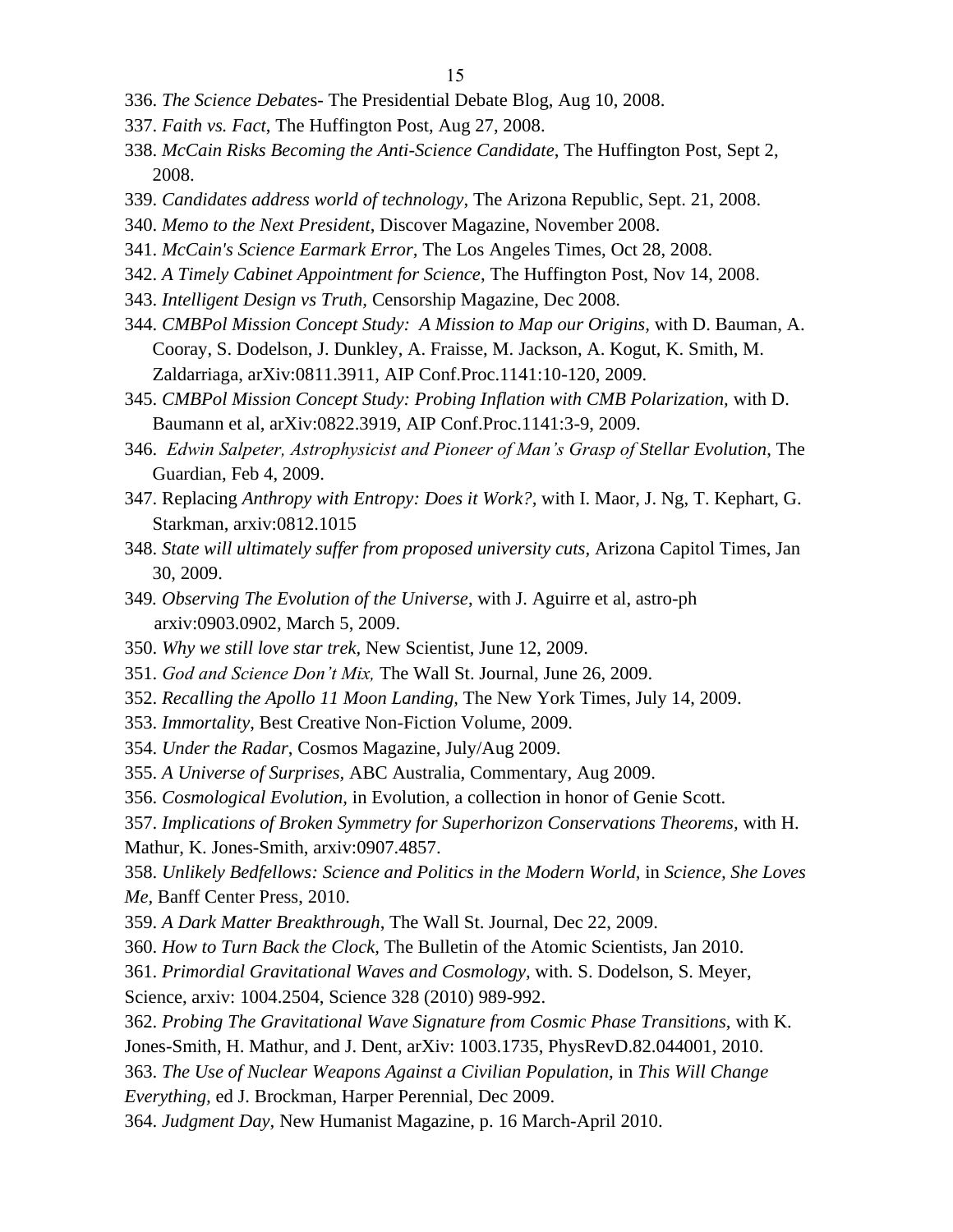365. *The Big Bang, Modern Cosmology and the Fate of the Universe: Impacts upon Culture,* The Role of Astronomy in Society and Culture Jan 2009, IAU Proceedings, D. Valls-Gaubaud and A. Boksenberg, eds, arxiv: 1002.1952.

366. *The Impact of Dark Matter Micro-halos on Signatures for Direct and Indirect Detection,* with A. Schneider, B. Moore, arxiv: 1004.5432, Phys. Rev D82 063525, 2010. 367. *Neutrinos, WMAP, and BBN*, with C. Lunardini, C. Smith, arxiv:1009.4666, Nov 2010

368. *A One-Way Ticket to Mars*, The Wall Street Journal, December 22, 2009.

369. *Forgotten Dreams? A Call to investigate the mysteries of humanity*, Scientific American Guest Blog Nov 2010.

370. *The Emperor's New Missile Defense*, Scientific American Guest Blog, Jan 2011.

371. *Rethinking the Dream*, Scientific American, April 2011.

372. *Religion no excuse for promoting scientific ignorance*, New Scientist, Feb 2011.

373. *Our Spontaneous Universe*, The Wall Street Journal, September 8, 2010.

374. *The Gulf Spill and the Limits of Science*, The Wall Street Journal, June 11, 2010.

375. *The Lies of Science Writing*, The Wall Street Journal, December 4, 2010.

376. *Glenn Beck and the science of crowd counts*, The Los Angeles Times, Sept 5, 2010.

377. *The Doomsday Clock keeps ticking*, The Los Angeles Times, January 22, 2010.

378. *Guns-on-campus bill having chilling effect*, The Arizona Republic, March 19, 2011.

379. *No Sacred Mantle*, The New York Times, Room for Debate, January 6, 2011.

380. *W/Z Bremsstrahlung as the Dominant Annihilation Channel for Dark Matter,* 

*Revisited*, with N. Bell, J. Dent, A. Galea, T. Jacques, T. Weiler, arxiv:1104.3823v1, Phys.Lett. B706 (2011) 6-12.

381. *Microhalos and Dark Matter Detection*, with A. Schneider, B. Moore, arxiv:1105.4106, PoS IDM2010 (2011) 079.

382. *From One Physicist to Another: Lawrence Krauss Reflects on the Life and Work of Richard Feynman*, Scientific American Guest Blog, March 2011.

383. *Rethinking the Dream of Human Spaceflight*, Scientific American, April 2011.

384. *Re-ionizing the Universe without Stars*, with M. Dopita, R. Sutherland, C. Kobayashi,

C. Lineweaver, arxiv: 1106.5546, Astrophys. Space Sci 335 (2011) 345-352.

385. *The space shuttle programme has been a multi-billion-dollar failure*, The Guardian, July 21, 2011.

386. *The Shuttle Was a Dud But Space Is Still Our Destiny*, The Wall Street Journal, July 22, 2011.

387. *Texas Gov. Rick Perry's misguided day of prayer*, The Los Angeles Times, July 25, 2011.

388. *The War on Science: US science cuts pay for war – and we all suffer*, The New Scientist, July 23, 2011.

389. *Dark Matter, Black Holes and the First Stars*, The Wall Street Journal, July 31, 2011.

390. *A Quantum Life*, The Chronicle of Higher Education, August 20, 2011.

391. *CERN and colliding theories*, The Los Angeles Times, October 4, 2011.

392. *Voyager Heads for the Stars*, The Wall Street Journal, December 10, 2011.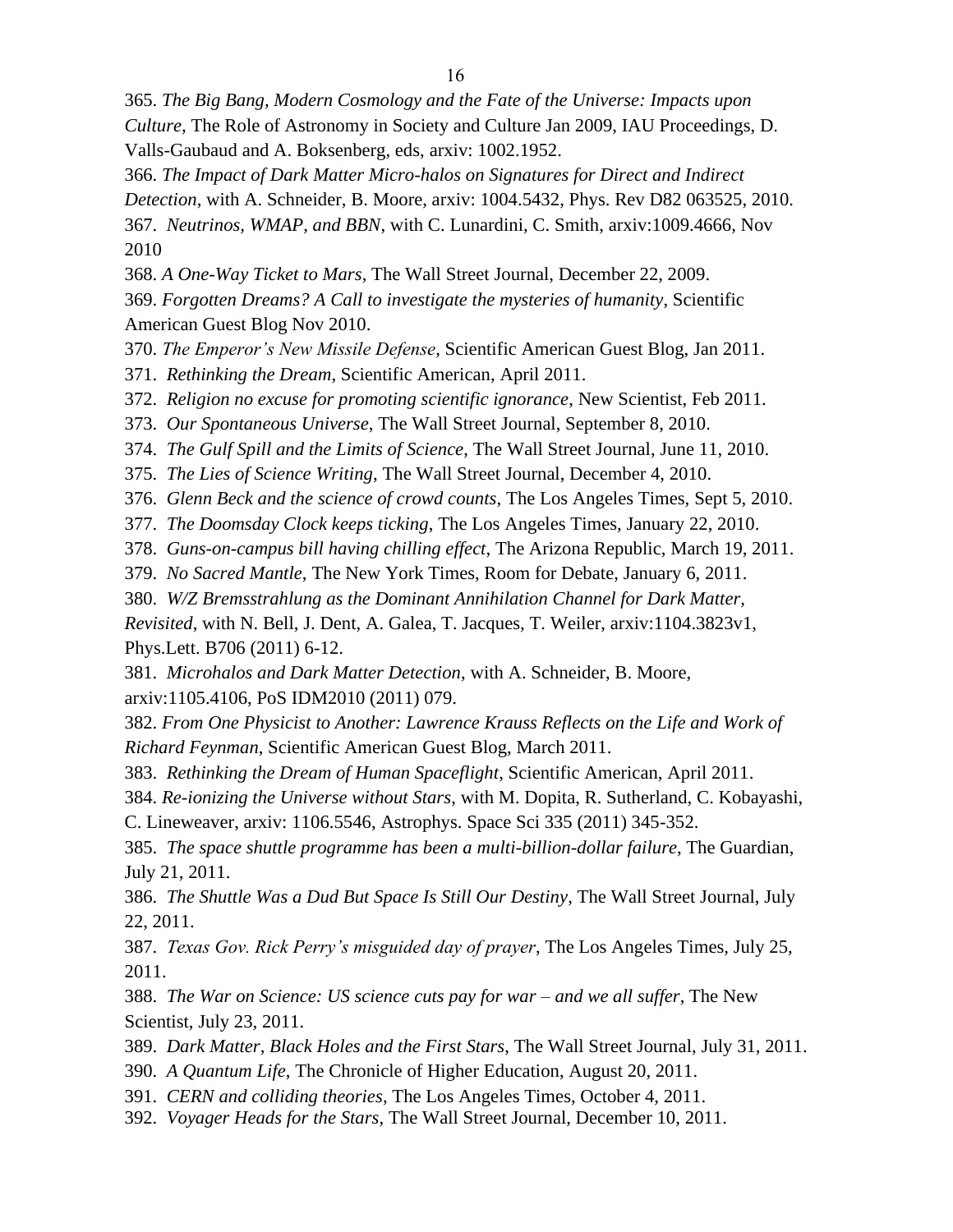393. *The Hunting of the Higgs: what is it and why does it matter?,* Richard Dawkins Foundation for Science and Reason, December 12, 2011.

394. *What is the Higgs boson and why does it matter?,* New Scientist , December 13, 2011.

395. *Why one Higgs boson will not be enough*, The Guardian, December 13, 2011.

396. *Remembering Christopher Hitchens*, Richard Dawkins Foundation for Science and Reason, December 23, 2011.

397. *To the Moon, Newt!,* Slate Magazine, January 27, 2012.

398. *Constraints on Light Hidden Sector Gauge Bosons from Supernova Cooling*, with J. Dent, F. Ferrer, arxiv:1201.2683, January 2012.

399. *The faithful must learn to respect those who question their beliefs*, The Guardian, February 07, 2012.

400. *Why we need college degrees more than we need faith*, The Washington Post, February 28, 2012.

401. *Why Are Religious Beliefs Off Limits?,* The Huffington Post, March 05, 2012.

402. *Does Conservatism Have to Be Synonymous With Ignorance,* The Huffington Post, March 14, 2012.

403*. Countdown to the Man-Made Apocalypse*, Slate Magazine, March 16, 2012.

404. *Americans Deserve a Presidential Science Debate*, The Huffington Post, March 19, 2012.

405. *A Universe Without Purpose*, The Los Angeles Times, April 1, 2012.

406. *Join the real world and show faith in reasoned debate*, The Sydney Morning Herald, April 14, 2012.

407. *It's Time for the U.S. To Finally Sign the Nuclear Test-Ban Treaty*, Slate Magazine, April 25, 2012.

408. *The Consolation of Philosophy*, Scientific American, April 27, 2012.

409. *Did the Universe Arise from Nothing?,* World Science Festival Blog, May 10, 2012.

410. *Does Religious Liberty Equal Freedom to Discriminate?,* Richard Dawkins

Foundation for Science and Reason, May 28, 2012.

411. *The Dark-Matter Ages*, Slate Magazine, June 14, 2012.

412. *A Quantum Leap*, Slate Magazine, July 04, 2012.

413. *Higgs and the holy grail of physics*, CNN.com, July 06, 2012.

414. *How the Higgs Boson Posits a New Story of our Creation*, Newsweek Magazine, July 09, 2012.

415. *A Blip That Speaks of Our Place in the Universe*, The New York Times, July 09, 2012.

416. *Romney: Grounded in the Galaxy?,* Richard Dawkins Foundation for Science and Reason, August 23, 2012.

417. *Philosophy v science: which can answer the big questions of life?,* The Guardian, September 08, 2012.

418. *Searching for Dark Matter at the LHC with a Mono-Z*, with N. Bell, J. Dent, A.

Galea, T. Jacques, T. Weiler, arxiv: 1209.0231, Phys. Rev. D 86, 096011, 2012.

419. *With Limited Budgets, Pursuing Science Smartly*, The New York Times, October 01, 2012.

420. *Bombing the Test*, Slate Magazine, October 03, 2012.

421. *Whose Space-Exploration Policy Is Better—Obama's or Romney's?,* Slate Magazine, October 04, 2012.

422. *A Quiet, Faraway Milestone for Humanity*, The Wall Street Journal, October 19,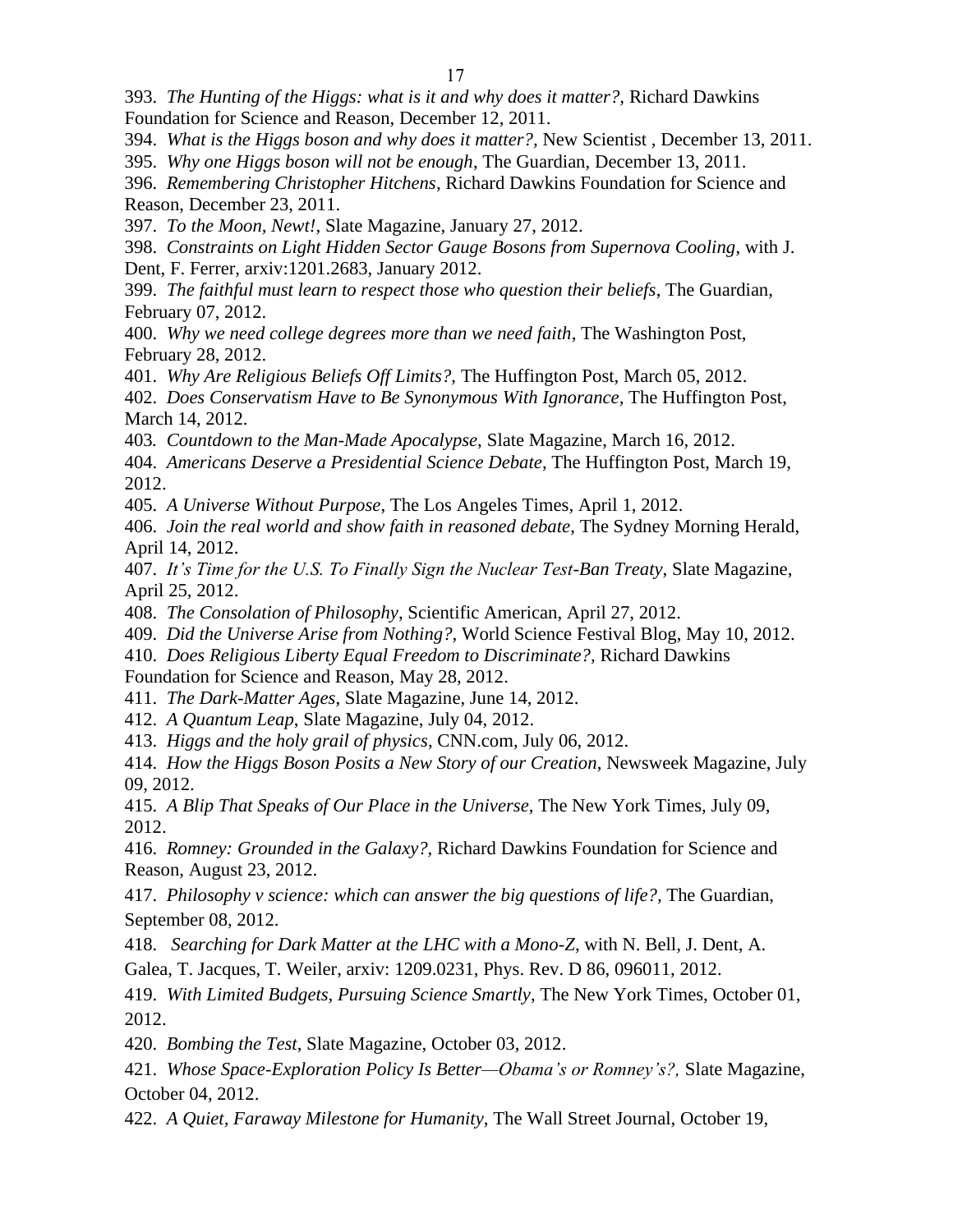2012.

424. *Mormonism in the Mainstream?* Richard Dawkins Foundation for Science and Reason, October 23, 2012.

425. *Italy blames the messengers*, The Los Angeles Times, October 26, 2012.

426. *Out of the Dark*, Cosmos Magazine, November 20, 2012.

427. *Why must the nation grieve with God?* CNN, December 26, 2012.

428. *The Higgs Boson Hangover,* Slate, January 4, 2013.

429. *One Universe,* Edge, January 11, 2013.

430. *An open letter to President Obama: The time on the Doomsday Clock is five minutes to midnight,* The Bulletin of the Atomic Scientists, January 14, 2013.

431. *CDM and Baryons as Distinct Fluids in a Linear Approximation for the Growth of Structure,* with S. De and J. Dent, arXiv: 1302.0941, Phys Rev D 88 (2013) 023510.

432. *How Close Are We to Doomsday?,* Slate, January 15, 2013.

433. *Deafness at Doomsday,* The New York Times, January 15, 2013.

434. *Additional Light Sterile Neutrinos and Cosmology*, with T. Jacques and C. Lunardini, arxiv: 1301.3119, *Phys Rev D. 86 (2013) 083515.*

435. *A Guide to Understanding Nothing,* Big Think, February 6, 2013.

436. *LHC's First Act: Higgs Found, Other Weird Physics Still at Large,* Wired, February 13, 2013.

437. *Are We All Martians? How Recent Discoveries Raise the Possibility,* The Daily Beast, March 23, 2013.

438. *Scientists Need to Throw Out Ideas Like Yesterday's Paper*, Big Think, April 5, 2013.

439. *Did You Hear About the Real-Life Invisibility Cloak?,* Slate, April 10, 2013.

440. *Front Row at the Dawn of Time*, The New York Times, April 12, 2013.

441. *We Don't "Know It All." But Here's What's Worth Celebrating*, Big Think, April 28, 2013.

442. *Cutting Carbon Dioxide Isn't Enough*, Slate, May 13, 2013.

443. *A Higgs–Saw Mechanism as a Source for Dark Energy*, with J. Dent,

arXiv:1306.3239v1, PRL 111 (2013) 061802.

444. *The Scientific Reach of Multi-Ton Scale Dark Matter Direct Detection Experiments*, with J. Newstead, T. Jacques, J. Dent, and F Ferrer, arXiv:1306.3239v1, Phys. Rev. D 88 (2013) 076011.

445. *Mandating Scientific Discovery Never Works*, Slate, June 21, 2013.

446. *Letting Go of Our Nukes*, The New York Times, July 6, 2013.

447. *Pope John Paul II and the trouble with miracles*, July 7, 2013.

448. *Damping of Primordial Gravitational Waves from Generalized Sources*, with J. Dent,

S. Sabharwal, and T. Vacaspati, arxiv: 1307.7571, Phys Rev D 88 (2013) 084008.

449. *A Tweeting Pope Raises Questions about Social Media's Effect on the Church*, The Daily Beast, September 20, 2013.

450. *Gravitino Leptogenesis,* with A. Long, and S. Sabharwal, arxiv:1309.1454, Phys. Rev.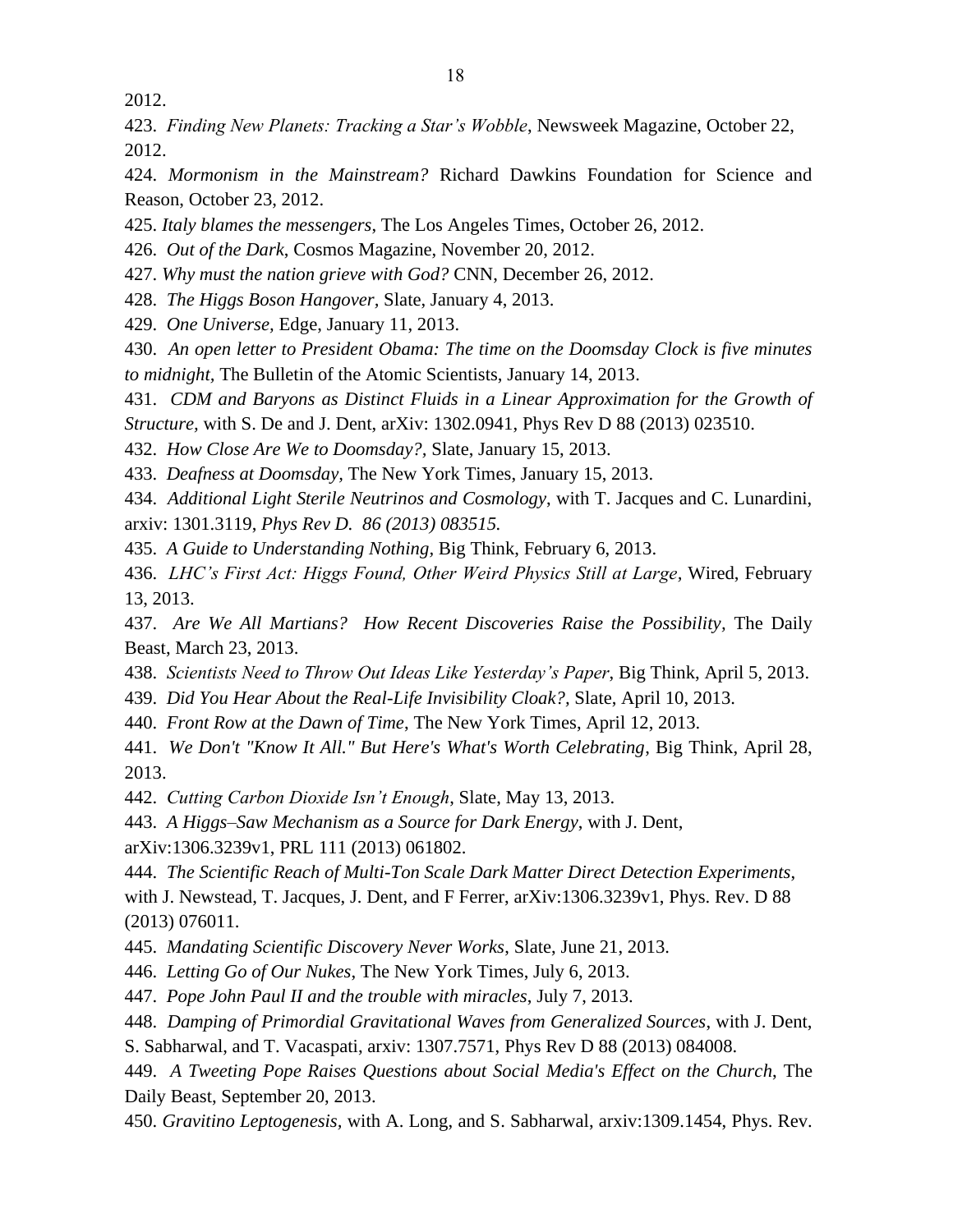D 90 (2014) 043503.

451. *Using Cosmology to Establish the Quantization of Gravity*, with F. Wilczek, arxiv:1309.5342, Phys. Rev. D 89 (2014) 047501.

452. *The Next Thing We Need To Do About Carbon*, The New Yorker, October 2, 2013.

453. *Metastability of the False Vacuum in a Higgs-Seesaw Model of Dark Energy*, with A. Long, arxiv:1310.5361, Phys. Rev. D 89 (2014)103525.

454. *What Does the Future of the Universe Hold?,* Smithsonian Magazine, December 16, 2013.

455. *Five minutes is too close*, Bulletin of the Atomic Scientists, January 13, 2014.

456. *The Edge Annual Question 2014: "What Scientific Idea is Ready for Retirement?",* Edge, January 16, 2014.

457. *Why the One Appealing Part of Creationism is Wrong*, The New Yorker, February 19, 2014.

458. *Why Hollywood Thinks Atheism is Bad for Business*, The New Yorker, March 5, 2014.

459. *The New 'Cosmos' Reboot Marks a Promising New Era for Science*, The Daily Beast, March 9, 2014.

460. *A Scientific Breakthrough Lets Us See to the Beginning of Time*, The New Yorker, March 17, 2014.

461. *Is Higgs Inflation Ruled Out?*, with J. Cook, A. Long, and S. Sabharwal, arxiv:1403.4971, Phys. Rev. D89 103525 (2014).

462. *Killing the Straw Man: Does BICEP Prove Inflation?,* with J. Dent and H. Mathur, arxiv:1403.5166, Phys.Lett. B736 (2014) 305.

463. *I have No Idea How I Ended Up in that Stupid Geocentrism Documentary*, Slate, April 8, 2014.

464. *Science Funding is a National Investment - Not an Expense*, The Conversation, June 9, 2014.

465. *From B Modes to Quantum Gravity and Unification of Forces*, with F. Wilczek, arxiv: 1404.0634, Int.J.Mod.Phys. D23 (2014) 1001 (First Place Essay Winner, Gravity Research Foundation).

466. *Peering Back to the Beginning of Time*, APS Physics 7, 64 (2014).

467. *Climate Change: If we pretend it isn't happening, will it go away?,* Bulletin of the Atomic Scientists, July 23, 2014.

468. *Hawking Evaporation is Inconsistent with a Classical Event Horizon at e=2M*, with B. Chowdhury, arxiv: 1409.0187, August 31, 2014.

469. *How Big Bang Gravitational Waves Could Revolutionize Physics* Scientific American, October 01, 2014.

470. *Stephen Hawking's work just might explain our place in the cosmos*, National Post, November 19, 2014.

471. *If You Don't Accept That Climate Change Is Real, You're Not a Skeptic. You're a Denier*., Slate, December 16, 2014.

472. *Scientists as celebrities: Bad for science or good for society?,* Bulletin of the Atomic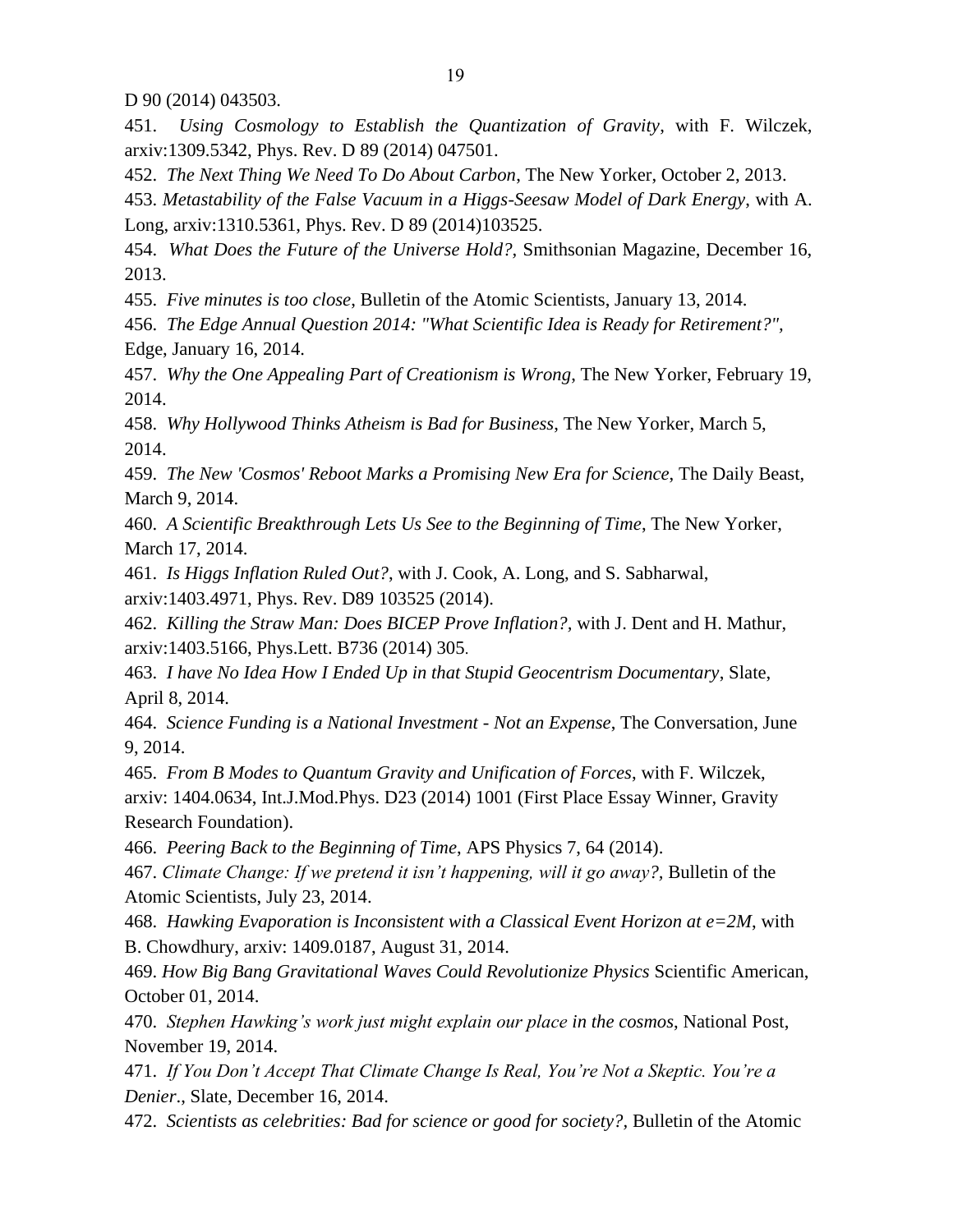Scientists, January 10, 2015.

- 473. *No, Astrobiology has not made a case for God*, The New Yorker, January 24, 2015.
- 474. *Science, Religion, and Culture in the light of Paris and Charlie Hebdo*, Science, Religion, and Culture, January 27, 2015.
- 475. *UNC Isn't Charlie Hebdo, and Thomas Paine Isn't Osama Bin Laden*,

Huffington Post, February 13, 2015.

- 476. *Teaching Doubt*, The New Yorker, March 15, 2015.
- 477. Introduction to Haydn's *The Creation*, ASU Gammage Auditorium April 2015.
- 478. *Reheating predictions in single field inflation*, with J. Cook, E. Dimastrogiovanni, and D. Easson, arxiv:1502.04673, JCAP 1504 (2015) 047.
- 479. *A General Analysis of Direct Dark matter Detection: From Microphysics to*

*Observational Signatures*, with J. Dent, J. Newstead, and S. Sabharwal, arxiv:1505.03117, Phys. Rev. D92 (2015) 6, May 2015.

- 480. *The Big Unanswered Questions*, Huffington Post Blog, May 14, 2015.
- 481. *Ideology Subsumes Empiricism in Pope's Climate Encyclical*, Scientific American Blog, June 18, 2015.
- 482. *Large Slow Roll Parameters in Single Field Inflation*, with J. Cook,
- arxiv:1508.03647, JCAP1603 (2016) no. 03, 028.
- 483. *All Scientists Should Be Militant Atheists*, The New Yorker, September 8, 2015.
- 484. *Ben Carson's Scientific Ignorance*, The New Yorker, September 28, 2015.
- 485. *The Trouble with Theories of Everything*, Nautilus, October 1, 2015.
- 486. *What Neutrinos Reveal*, The New Yorker, October 8, 2015.
- 487. "What, Me Worry?", in John Brockman's (Ed) *What to Think About Machines that Think*, p. 171-174 (2015).
- 488. *Tangled Up in Entanglement*, The New Yorker, October 31, 2015.
- 489. *70 years of speaking knowledge to power*, Bulletin of the Atomic Scientists, November 24, 2015.
- 490. *Constraints on Gravitino Decay and the Scale of Inflation using CMB spectral distortions*, with E. Dimatrogiovanni and J. Chlubac, arxiv: 1512.09212, Phys. Rev. D94 (2016) no. 2, 023518, DOI: 10.1088/1475-7516/2016/03/028
- 491. *Why the* Humanist *Magazine Matters*, The Humanist, December 22, 2015.
- 492. *Thinking Rationally about Terror*, The New Yorker, January 2, 2016.
- 493. *Still Three Minutes to Midnight*, The New Yorker, January 26, 2016.
- 494. *How a Celebrity's Silly Belief in Flat Earth Can Be Useful*, Slate, January 29, 2016.
- 495. *Finding Beauty in the Darkness*, The New York Times, February 12, 2016.
- 496. *Put an Atheist on the Supreme Court*, The New Yorker, February 19, 2016.
- 497. *The Blind Leading the Dumb*, Huffington Post Blog, March 22, 2016.
- 498. *Sound Speed and Viscosity of Semi-Relativistic Relic Neutrinos*, with A. Long, arxiv:
- 1604.00886, JCAP 1607 (2016) no.07, 002, DOI: 10.1088/1475-7516/2016/07/002.
- 499. *The Fantasy of the Deathbed Conversion*, The New Yorker, July 6, 2016.
- 500*. DARWIN: towards the ultimate dark matter detector*, with J. Aalbers, et al., arxiv:
- 1606.07001, JCAP 1611 (2016) no. 11, 017, DOI: 10.1088/1475-7516/2016/11/017.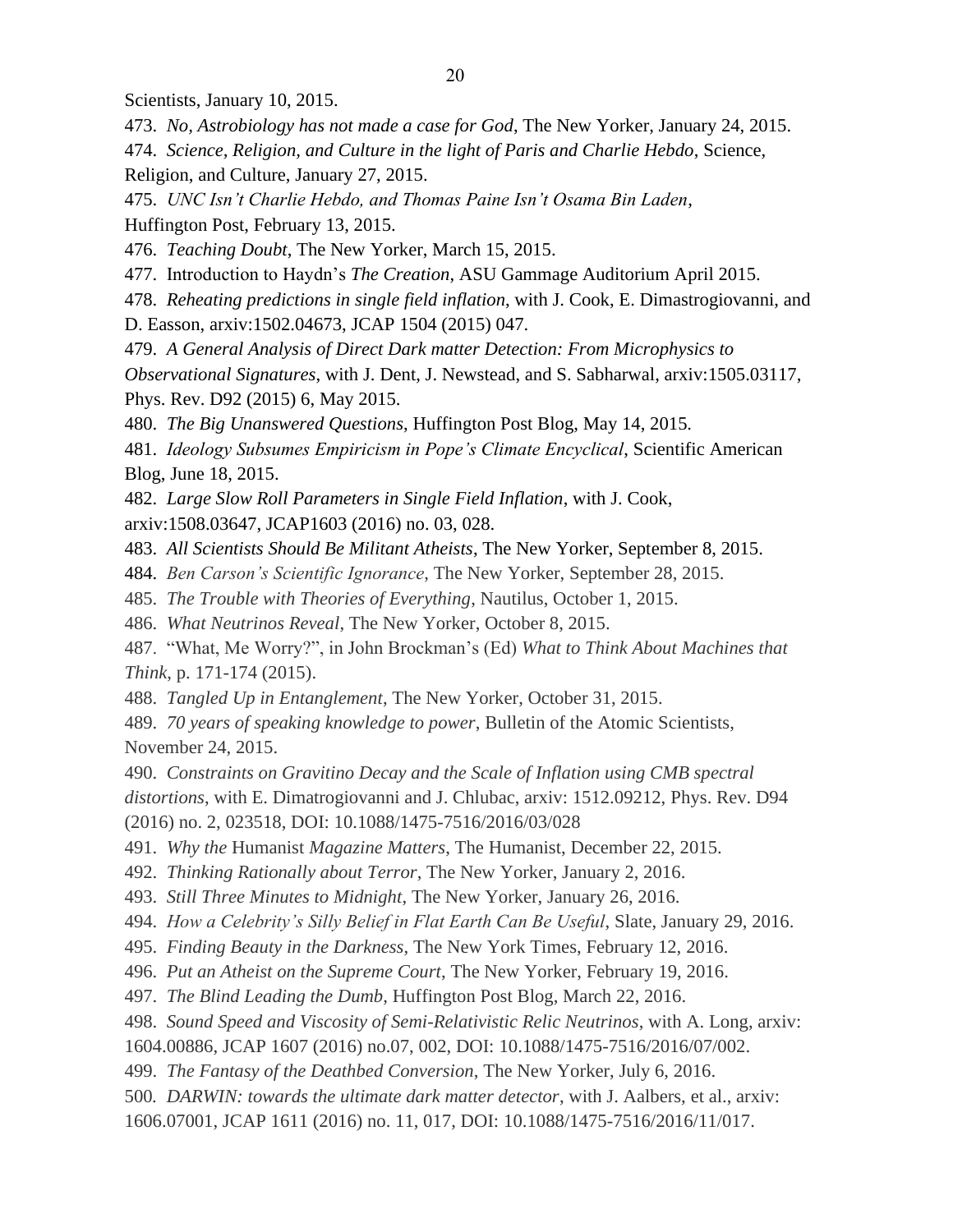- 501. *The Bump That Wasn't*, Scientific American, August 9, 2016.
- 502. *Trump's Anti-Science Campaign*, The New Yorker, August 21, 2016.
- 503. *How Much More Can We Learn About the Universe*, Nautilus, September 1, 2016.
- 504. *Twenty Science Questions for Donald Trump*, The New Yorker, September 13, 2016.
- 505. *The House Science Committee's Anti-Science Rampage*, The New Yorker, September 14, 2016.
- 506. *Gravity's Black Rainbow*, The New York Review of Books, September 29, 2016.
- 507. *The Real Nuclear Threat*, The New Yorker, October 13, 2016.
- 508. *Donald Trump's War on Science*, The New Yorker, December 13, 2016.
- 509. *Rick Perry is the Wrong Choice for Energy Secretary*, The New York Times, December 13, 2016.
- 510. *Vera Rubin: 1928-2016*, Scientific American Blog, December 26, 2016.
- 511. *Uncertainty*, Edge, January 1, 2017.
- 512. *Thanks to Trump, the Doomsday Clock Advances Towards Midnight*, with David Titley, The New York Times, January 26, 2017.
- 513. *Why the Trump Immigration Ban is Bad for the U.S. and Bad for the World*, Scientific American Blog, January 30, 2017.
- 514. *A Brief History of the Grand Unified Theory of Physics*, Nautilus, March 16, 2017.
- 515. *The Greatest Story Ever Told, So Far, 52 Insights*, March 18, 2017.
- 516. *Killing Science and Culture Doesn't Make the Nation Stronger*, Scientific American Blog, March 21, 2017.
- 517. *The End of The Universe As We Know It*, The New Yorker, March 23, 2017.
- 518. *These "Waves" May Let Us See the Big Bang's Earliest Moments*, NBC News, April 12, 2017.
- 519. *March for Science or March for Reality?*, Scientific American Blog, April 20, 2017.
- 520. *What is Science Good For?,* The New Yorker, April 21, 2017.
- 521. *Trump's Budget: Making America Less Great*, Scientific American, May 31, 2017
- 522. *Damn the federal torpedoes, full speed ahead*, Bulletin of the Atomic Scientists, June 2, 2017
- 523. *∆Neff and entropy production from early-decaying gravitinos*, with E.
- Dimatrogiovanni, arxiv: 1706.01495, Phys. Rev. D98 (2018) no.2, 023006
- 524. *Whatever You Do, Do Not Take Your Eyes Off Trump's War on Science*, Slate, July 25, 2017
- 525. *North Korea, Donald Trump and the ticking Doomsday Clock*, Los Angeles Times, August 13, 2017
- 526. *Pondering Voyagers' Interstellar Journeys, and Our Own*, The New York Times, September 5, 2017
- 527. *Why Science-fiction Writers Couldn't Imagine the Internet*, Slate, September 11, 2017
- 528. *The World Needs a Terrestrial Sputnik Moment*, The Atlantic, October 4, 2017
- 529. *We're as close to Doomsday today as we were during the Cold War*, The Washington Post, January 25, 2018
- 530. *Extracting Particle Physics Information from Direct Detection of Dark matter with*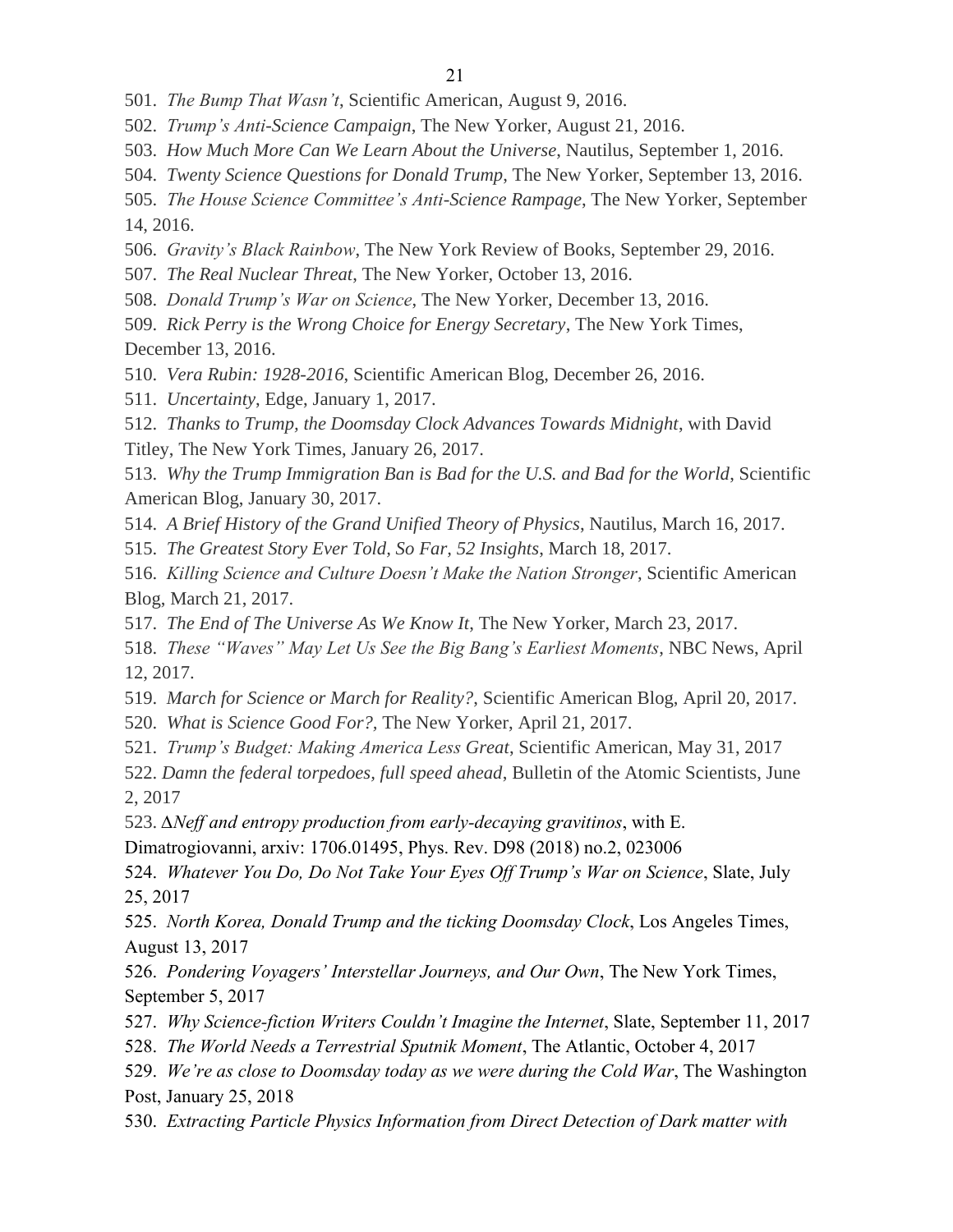*Minimal Assumptions*, with J. Newstead, arxiv: 1801.08523, January 25, 2018

- 531. "Uncertainty", in John Brockman's (Ed) *This Idea is Brilliant*, p. 299-302 (2018)
- 532. *The time I took Stephen Hawking to a cowboy bar*, The Washington Post, March 15, 2018.
- 533. *Anything But Standard*, Inference International Review of Science, Vol 4, issue 2., October 19, 2018.
- 543. *Axioms and Atomic Clocks*, arxiv: 1905.10014, May 28, 2019
- 544. *Time to Stop the 'Doomsday Clock'*, The Wall Street Journal, January 22, 2020
- 545. *Is Secularism the Root of Society's Ills?*, Pairagraph, February 23, 2020
- 546. *Sensitivity of the DARWIN Observatory to the Neutrinoless Double Beta Decay of*
- *136Xe,* with F. Agostini, S.E.M. Ahmed Maouloud, et al., arxiv: 2003.13407, March 25, 2020
- 547*. Freeman Dyson: In Praise of a Great Contrarian,* Inference International Review of Science, Vol 5, issue 2, May 6, 2020
- 548*. Solar Neutrino Detection Sensitivity in DARWIN via Electron Scattering,* with J. Aalbers, et al., arxiv:2006.03114, June 4, 2020
- 549. *Racism is Real But Science Isn't the Problem*, Quillette, July 3, 2020
- 550. *The Ideological Corruption of Science*, The Wall Street Journal, July 12, 2020
- 551. *Sensitivity of the DARWIN observatory to the neutrinoless double beta decay of*
- *136Xe*, with F. Agostini, S.E.M. Ahmed Maouloud, et al., arxiv:2003.13407, Sept. 7, 2020
- 552. *The State of the Modern American University*, Pairagraph, September 19, 2020
- 553. *Cosmology Without Design*, Inference International Review of Science, Vol. 5, issue 3, September 9, 2020
- 554. *Why is Science Illiteracy So Acceptable?*, Quillette, November 23, 2020
- 555. *Making the Profane Sacred*, Quillette, February 11, 2021
- 556. *Science Goes Rogue*, Quillette, March 13, 2021
- 557. *Why Climate Science is Like the Rest of Science*, Quillette, May 1, 2021
- 558. *The New Scientific Method: Identity Politics*, The Wall Street Journal, May 9, 2021
- 559. *In Defense of the Universal Values of Science*, Quillette, June 2, 2021
- 560. *Canadians Follow U.S. Lead in Ripping Down Statues*, Wall Street Journal, June 30, 2021
- 561. *Whatever It Is, It Ain't Aliens*, Quillette, July 7, 2021
- 562. *Steven Weinberg (1933-2021): The World of Physics Has Lost a Giant*, Prospect Magazine, July 27, 2021
- 563. *The Messages in the Marsquakes*, Wall Street Journal, July 28, 2021
- 564. *The Single Greatest Threat to Humanity*, The Cosmopolitan Globalist, August 1, 2021
- 565. *Necessity Is the Mother of Invention, and Has Been for Over 3500 Years*, Quillette, August 13, 2021
- 566. *The Not-so-Strange 'Unfittedness' of the Universe for Life*, The Globe and Mail, October 2, 2021
- 567. *Beyond Reasonable Doubt: Climate Science and the Limits of Appropriate Scepticism,* Prospect Magazine, October 7, 2021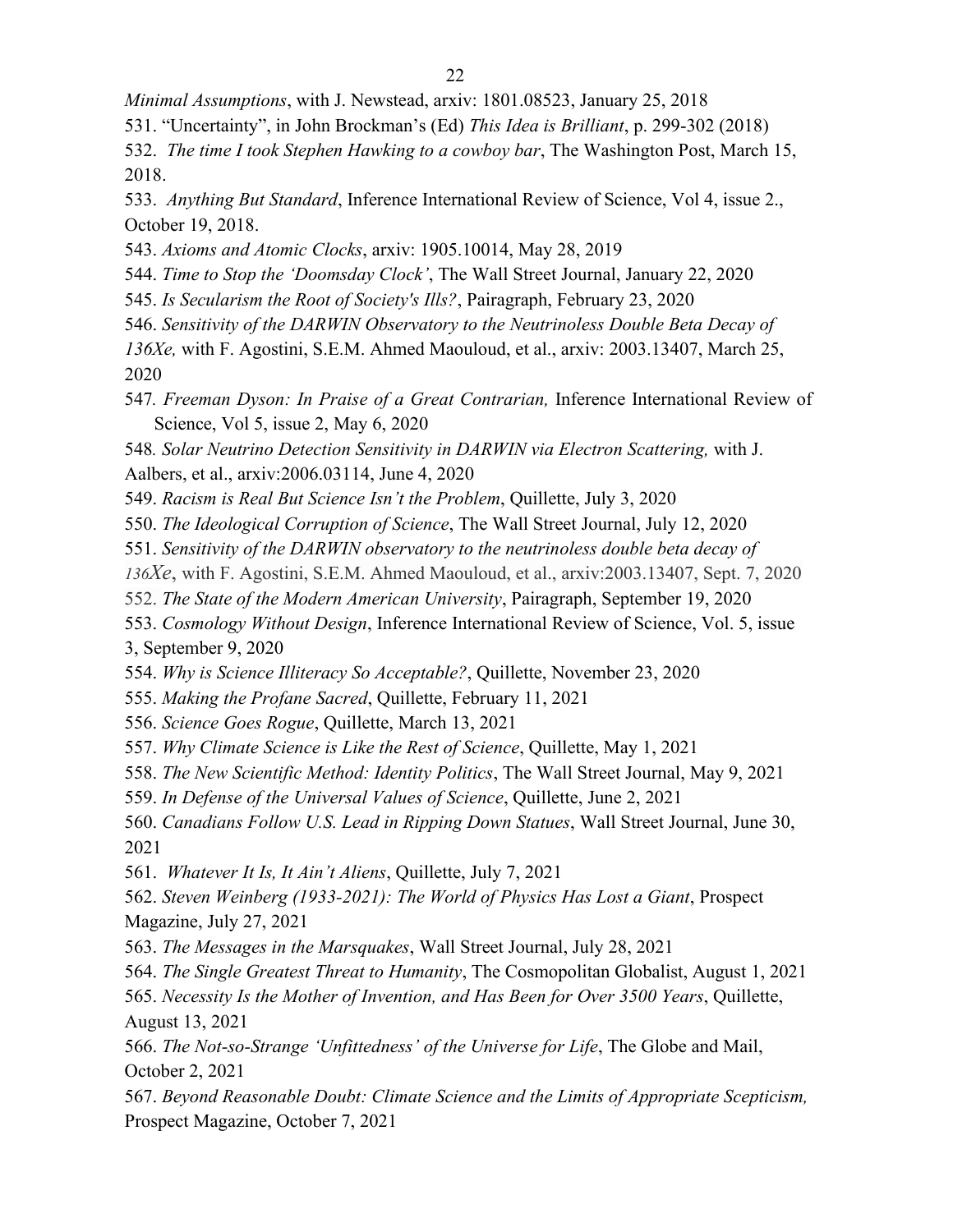568. *How 'Diversity' Turned Tyrannical*, Wall Street Journal, October 20, 2021 569. *Tales From the Gulag*, Quillette, November 2, 2021

### **Music:**

*Cosmic Reflections*, Libretto for Narrated Symphony, World Premiere, Kennedy Center Nov 2009 Introduction to Haydn's *The Creation*, ASU Gammage Auditorium April 2015

## **Scientific American "Critical Mass" Columns"**

*CP Snow in New York*, Sept 2009 issue *Space, the Final Frontier,* Oct 2009 issue *How Women Can Save the Planet,* Nov 2009 issue *War is Peace,* Dec 2009 issue *The Doomsday Clock Still Ticks,* Jan 2010 issue Life in a Test Tube? The Real Promise of Synthetic Biology, Feb 2010 issue *End of Days Danger,* March 2010 issue *Human Uniqueness and the Future*, May 2010 issue *Why I Love Neutrinos*, May 2010 issue *Dark Matters*, April 2010 issue *A Year of Living Dangerously: Reflections on Hot-Button Science,* Sept 2010 *Faith and Foolishness: When Religious Beliefs Become Dangerous*, Aug 2010 issue *No Country is an Island*, Jul 2010 issue

#### **New Scientist 'WorldLines' Columns:**

*It Pays to Push Boundaries* Dec 8, 2007 *A Science Literate President* Please Dec 15, 2007 *Scientists, show us your good side* Jan 5, 2008 *The end of frontier science?* Jan 19, 2008 *Time to Nail Inflation* Feb 2, 2008 *Ideas that Will Govern America* Feb 16, 2008 *What Future Astronomers Won't See* Mar 1, 2008 *Work Together, save the planet* Mar 15, 2008 *Boltzmann Brains* Mar 29, 2008 *Why we don't need 'scientism' and 'religionism'* April 12, 2008 *Meet the real April Fools* April 26, 2008 *The US should dismantle its nuclear weapons* May 7, 2008 *Science is losing out to the allure of Wall Street* May 21, 2008 *It's a Wonderful Cosmos* June 4, 2008 *Stop Creationists undermining school science* June 18, 2008 *How Einstein Kept it Simple* July 2, 2008 *Cash Prizes won't solve our energy problems* July 16, 2008 *Why God and Science Don't Mix* July 30, 2008 *Are Some Things Best Left Unsaid?* Aug 13, 2008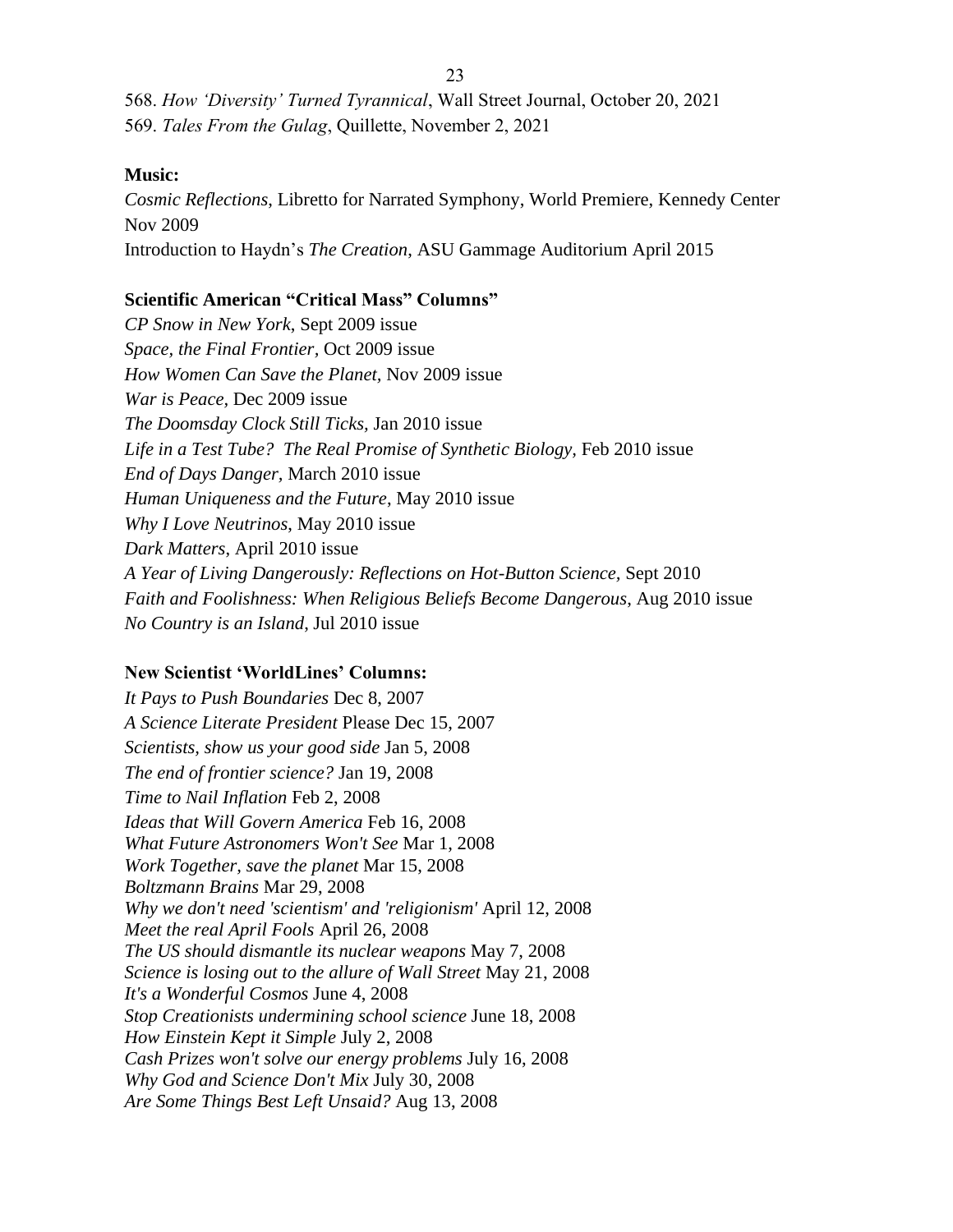*Editors Must Be Our Gatekeepers* Aug 27, 2008 *In Praise of the LHC* Sept 10, 2008 *Let's Celebrate the Real Big Questions* Sept 24, 2008 *Why 61 Nobel Laureates endorsed Obama* Oct 8, 2008 *Will Reason or Unreason Prevail?* Oct 29, 2008 *The Free Lunch That Made Our Universe* Nov 19, 2008 *Reasons to be jolly about 2008* Dec 17, 2008 *Obama is making the right choices for science* Jan 7, 2009 *Will Obama see sense about the nuclear threat?* Jan 21, 2009 *Why the Catholic Church can't ignore Science* Feb 6, 2009 *Celebrate evolution as only star children can* Feb 18, 2009 *How to wage war on ignorance and poverty,* Mar 11, 2009 *Science is back in the driving seat,* Mar 25, 2009

### **Books**

- *Cosmic Strings: The Current Status*, ed. with F. Accetta, World Scientific, (Singapore, 1988)
- *The Fifth Essence: The Search for Dark Matter in the Universe*, Basic Books, (New York, 1989) (U.K.: Hutchinson Radius 1989, Vintage 1990; Italy: Mondadori 1991)
- *Baryon Number Violation at the Electroweak Scale,* ed. with S.J.Rey, World Scientific, (Singapore, 1992)
- *Fear of Physics: A Guide for the Perplexed*, (Basic Books/Harper Collins, N.Y (Translated into 12 languages) Sept. 1993)
- *Cosmic Microwave Background Anisotropies Two Years After COBE: Observations, Theory, and the Future,* ed. Proceedings of 1994 CWRU Workshop, World Scientific, Singapore 1994
- *Teaching about Cosmology: A Programmed Guide for High School Teaching and Learning,* with G. Starkman (AAPT/AIP 1995)
- *The Physics of Star Trek* (Basic Books NY 1995) Audio tape by Harper Audio. (Translated into 12 languages) Paperback Harper Perennial 1996
- *Beyond Star Trek: Physics from Alien Invasions to the End of Time* (Basic Books, NY, 1997)(Translated into 8 languages) (Audio tape by Harper Audio)
- *Quintessence: The Mystery of the Missing Mass in the Universe* (Basic Books NY 2000)
- *Atom: An Odyssey from the Big Bang to Life on Earth....and Beyond.,* Little Brown and Co., April 2001 (paperback, May 2002)
- *Hiding in the Mirror: The Mysterious Allure of Extra Dimensions,* Oct 2005 (Viking Penguin, NY, Paperback Penguin, 2006)
- *Fear of Physics: A Guide for the Perplexed*, Revised Edition (Perseus Books, 2007)

*The Physics of Star Trek*, Revised Edition (Perseus Books, 2007)

*Quantum Man: Richard Feynman's Life in Science (*Norton 2011)

*A Universe From Nothing* (Simon & Schuster 2012)

*The Greatest Story Ever Told* (Atria Books 2017)

*The Physics of Climate Change* (Post Hill Press, 2021)

24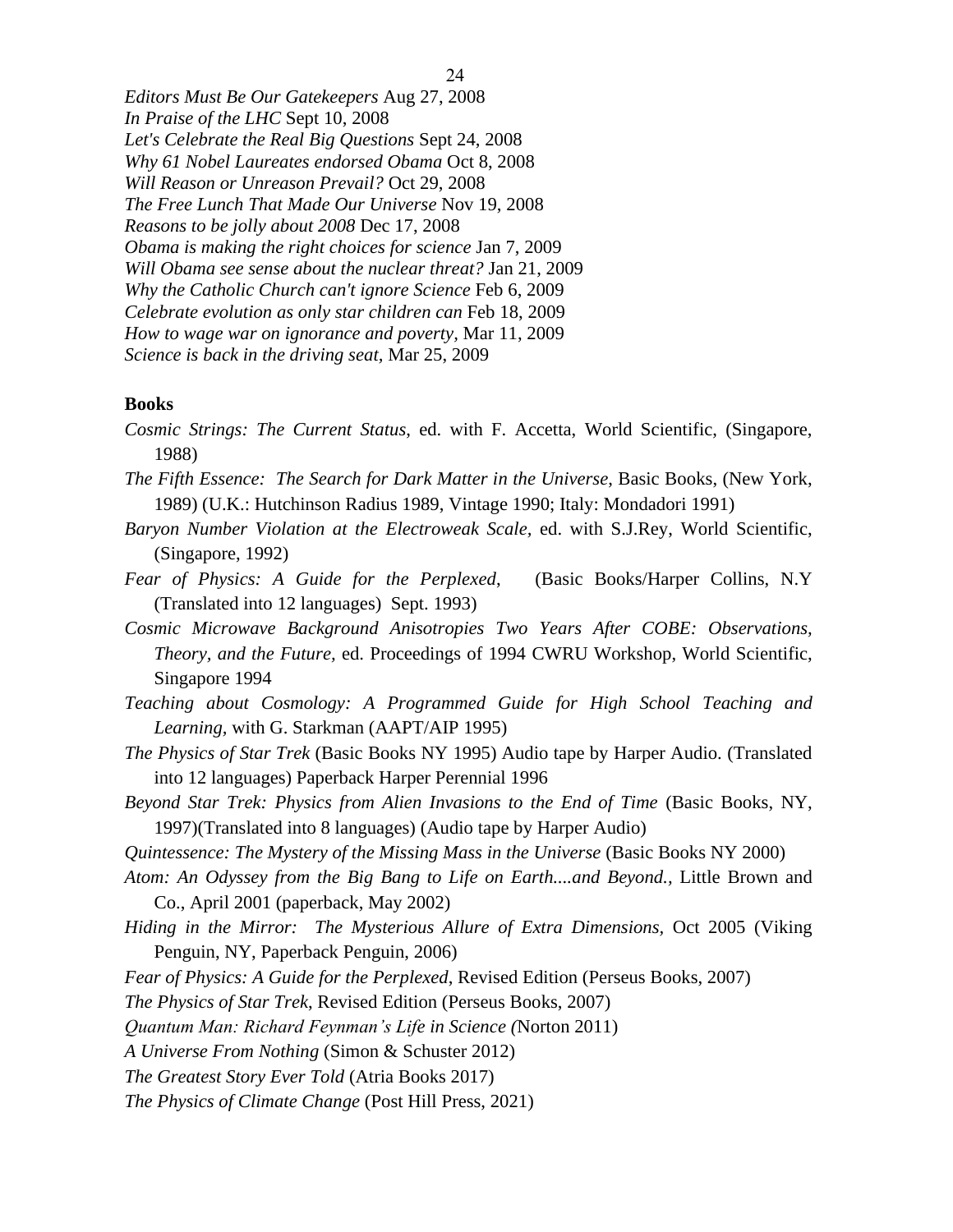# **Radio and Television Commentary:**

*The Real Price of Creationism*, Feb 12, 2004, Marketplace Commentary *Ideology Spending*, March 24, 2004, Marketplace Commentary *Visa Battles,* May 25, 2004, Marketplace Commentary *Another Space Race,* July 29, 2004, Marketplace Commentary *Scientists Express Concern Over White House Policies* Travis Smiley Show, Oct 26, 2004 *Debate Over Intelligent Design* Newshour with Jim Lehrer August 5, 2005 *Evolution and the Catholic Church* Talk of the Nation Science Friday, Aug 12, 2005 *Theoretical Science Made Practical* Marketplace Commentary: August 29, 2005 *Hiding in the Mirror: The Mysterious Allure of Extra Dimensions* Talk of the Nation Science Friday Oct 21, 2005 *Facing Reality: Public Policy, Science Education, and the Emperor's New Clothes,*  CSPAN presentation of Keynote address at American Enterprise Institute, Oct 21, 2005 *The Media Report: Bogus History and Pseudoscience* Nov 11, Australian Radio National Interview with Stephen Crittendon, *NPR's All Things Considered Commentary: In Favor of Barring ID from the Science Classroom, Dec 20, 2005 In the Eye of the Beholder*, Jan 30, 2007, Marketplace Commentary *University Presidents, Take Notes,* April 3, 2007, Marketplace Commentary *Putting Lies and Fraud on Exhibit*, May 25, 2007, Marketplace Commentary *Creation Museum*, May 28, 2007, OReilly Factor *Scientific Illiteracy,* Feb 11, 2008, CSPAN. *Discovery Channel Daily Planet, Interview, Jan 19, 2009, Barack Obama and Science Physics and the Universe,* Radio New Zealand, interview on issues ranging from the future of the Universe to the Large Hadron Collider. *Big Questions in Cosmology* Talk of the Nation Science Friday April 3, 2009 *Discovery Channel Daily Planet Interview, May 2009, Science of Star Trek A One Way Mission to Mars,* Talk of the Nation, Science Friday, Sept 9, 2009 *Exploring Space,* TVO Ontario, Agenda Program, Oct 20, 2009 *The Doomsday Clock,* Talk of the Nation Science Friday, Jan 15, 2010 *The Oil Spill and the Limits of Science* Talk of the Nation Science Friday Jun 4, 2010 *The Physics of Star Trek* The Brent Holland Show Jul 7, 2010 *Cosmology,* Catalyst, September 16, 2010 *Science and Morality* Talk of the Nation Science Friday Nov 5, 2010 *SKA,* Catalyst, February 17, 2011 *Richard Feynman is The "Quantum Man"* Talk of the Nation Science Friday March 25, 2011 *Where are all the Aliens?,* Catalyst, March 31, 2011 *Discovery of Other Earths*, Catalyst, April 7, 2011 *Connecting Science and Art* Talk of the Nation Science Friday April 8, 2011 *In a Flash of Gamma-Rays a Star is Gone* Talk of the Nation Science Friday June 17, 2011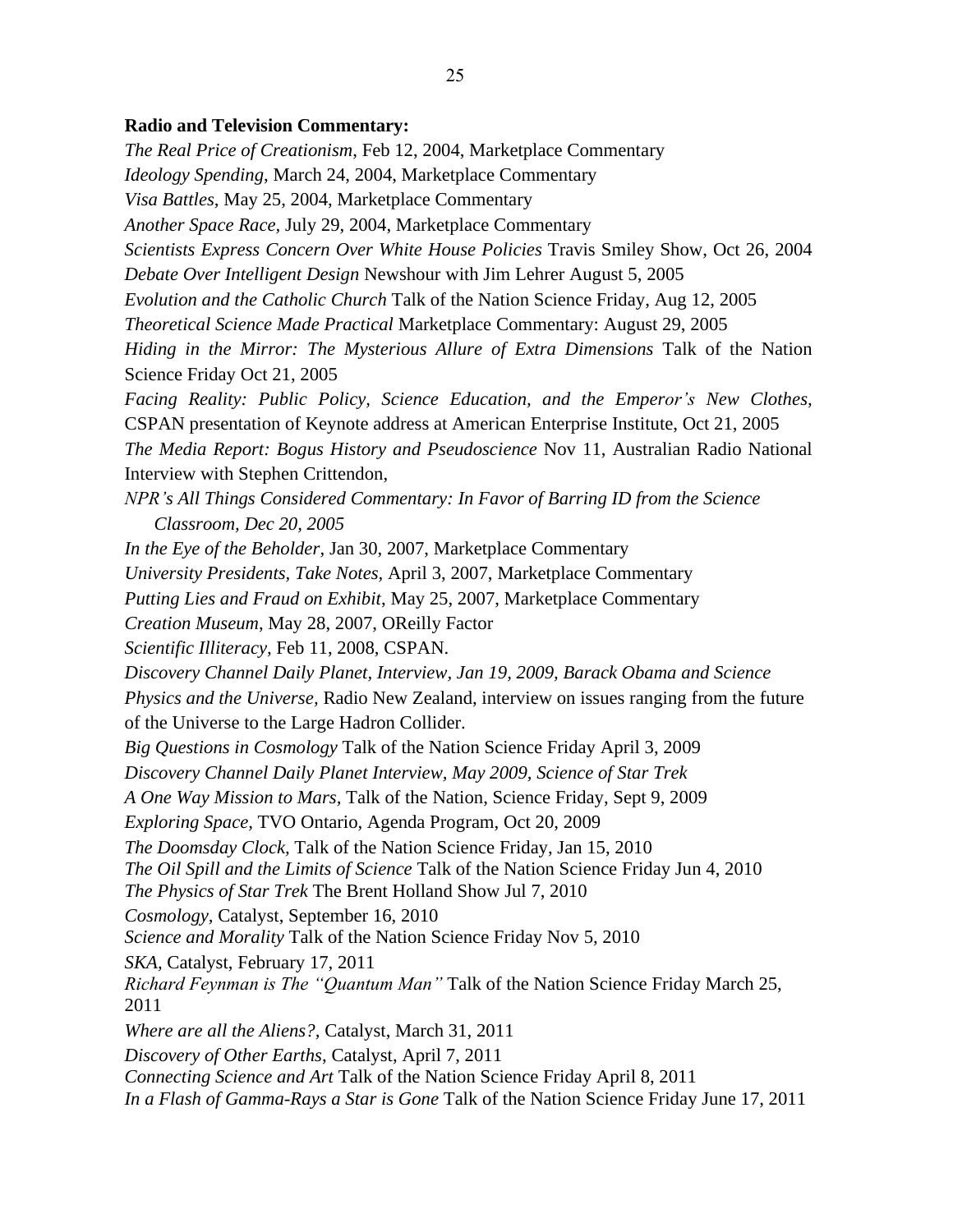*A Universe from Nothing* Talk of the Nation Science Friday January 13, 2012 *Biggest Bang,* Catalyst, June 16, 2011 *In a Flash of Gamma-Rays a Star is Gone* Talk of the Nation Science Friday, June 17, 2011 *Parallel Universes,* Catalyst, June 30, 2011 *ABC Australia Canberra Radio AM Greg Bayliss Show*, July 9, 2011 *NATO plan to deploy ABMs in Europe* RT News December 9, 2011 *Understanding the God Particle: Lawrence Krauss Explains the Higgs Boson,* CBC Radio, December 16, 2011 *Christopher Hitchens* CNN December 20, 2011 *A Universe from Nothing* Talk of the Nation Science Friday January 13, 2012 *Coast to Coast,* January 14, 2012 *Talk Radio Europe,* January 19, 2012 *Quirks and Quarks*, The CBC*,* January 21, 2012 *A Universe from Nothing* Studio 4 with Fanny Kiefer February 21, 2012 *Reason Rally "Question Silly Beliefs"* The Alyona Show March 27, 2012 *Big Bang Could End with a Whimper* TV New Zealand May 10, 2012 *Why there is Something rather than Nothing?* Equal Time for Free Thought June 2, 2012 The Colbert Report June 21, 2012 *Hunting for Life in Other Worlds* CNN August 12, 2012 *Science vs. Religion* CNN September 23, 2012 *Fox with John Stossel* December 13, 2012 *Real Time with Bill Maher* February 8, 2013 *Anderson Cooper 360* February 15, 2013 *ABC Australia Q&A* February 18, 2013 *Gripping Science Tales Need not be Science Fiction* Talk of the Nation Science Friday March 29, 2013 *The Morning Show, Global News Canada* April 29, 2013 *The Agenda with Steve Paikin* April 30, 2013 *ABC Conversations with Richard Fidler* May 23, 2013 *ABC Australia Q&A* May 27, 2013 *Adam Hills Tonight* June 12, 2013 *ABC Australia June 29*, 2013 *The Agenda with Steve Paikin* July 3, 2013 *The Agenda with Steve Paikin* July 4, 2013 *The Hour with George Stroumboulopoulos* July 9, 2013 *Custom Universe*, Catalyst, August 29, 2013 *Skeptic Fence* Podcast November 23, 2013 *Equal Time for Free Thought* November 30, 2013 *Detecting the 'Bang' from the Big Bang*, Talk of the Nation Science Friday, March 21, 2014 *ABC TV Q&A* June 2, 2014 *The Agenda with Steve Paikin* June 17, 2014 *Larry King Now* August 11, 2014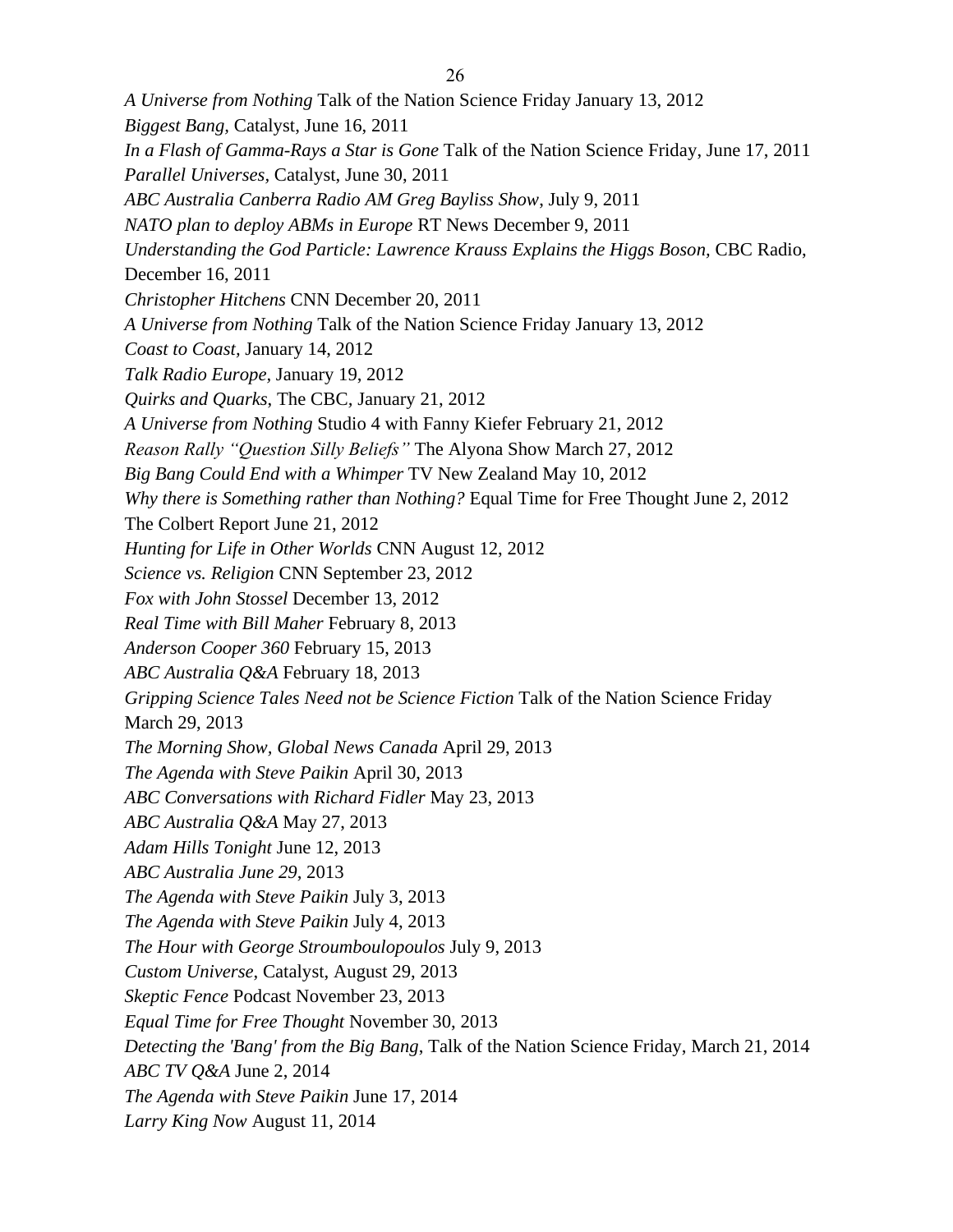Michael Feldman's *Whatd'ya Know*, February 13, 2015 *The Weekly with Charlie Pickering,* April 2015 *ABC 7:30,* June 29, 2015 ABC Australia Q&A June 29, 2015 *Science of Sci Fi Films – face or fiction*?, Catalyst, March 1, 2016 The Agenda with Steve Paikin, March 2016 *Did Christopher Hitchens flirt with faith?,* BBC Newsnight, May 20, 2016 *Is Religion to Blame for Violence,* Al Jazeera, July 16, 2016 *The Life Scientific*, BBC Radio, May 31, 2016 *Why Are We Here? Physics has Answers,* Talk of the Nation Science Friday, March 17, 2017 *The Joe Rogan Experience,* March 27, 2017 *Waking Up with Sam Harris,* April 10, 2017 NPR *All Things Considered*, January 28, 2018 Wisconsin Public Radio, January 29, 2018 WNYC, February 1, 2018 Arizona Horizon, Monthly, 2012-2018

27

#### **Major Television Contributions:**

Dark Matter in the Universe, BBC Antenna 1989 Escape from Earth, Discovery 1995 The Science of Star Trek, BBC and Discovery, 1995 Aliens, Are We Alone, Discovery 1995 Mysteries of the Universe, NOVA 1998 Universe 2001, Discovery and The Learning Channel 1999 Voyage to Mars, The Learning Channel 1999 The Final Frontier, BBC 2000-2001 Discovering the Universe, NHK 2001 How William Shatner Changed the World, Discovery, Handel/Mentorn Productions, 2005 Black Holes, Horizon, BBC, 2005 National Geographic 'Naked Science', Space Travel 2005 Discovery Channel: "The Science of Star Gate". 2005 The Physics of Space Travel, "Starman", Pioneer Productions, 2005 National Geographic, 'Naked Science', Origin of the Universe, 2006 The History Channel, The Big Bang, 2006 The Science Channel, "The Hawking Paradox", 2006 The History Channel, Beyond The Big Bang, 2006 The History Channel, Modern Marvels, Star Trek Tech, 2007 (Host). National Geographic, 'Naked Science', The Big Bang, 2006 PBS, "400 Years of the Telescope", 2008 Naked Science, How to Kill a Planet, 2009